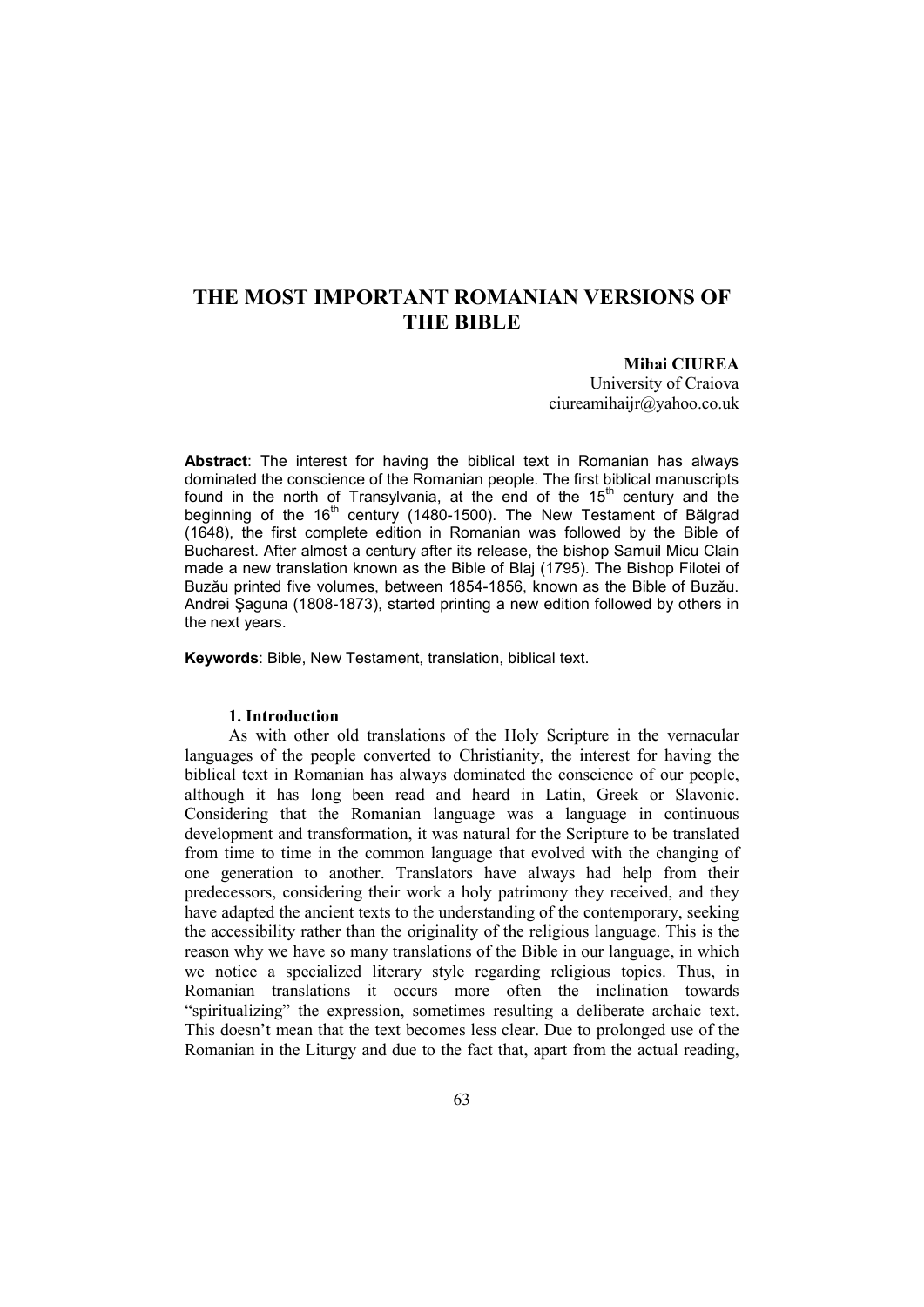the liturgical prayers have been "welded" together with the help of biblical words and expressions, literary Romanian was modeled, even since the beginning, by the first quasi-literary translations of the Bible. Therefore, with some renewals required by the evolution of the language, the translations of the last seven decades are accessible to average readers, which is a great advantage. Furthermore, Romanian is favored by the fact that due to high fluxion, the word order is very elastic and can use this important means of emphasizing; analyzing closely the Hebrew or Greek phrase topic, we realize that the same effects are being obtained<sup>1</sup>.

Until the beginning of the  $18<sup>th</sup>$  century, the liturgical language of the Romanians was ancient Slavonic (also known as *Medio-Bulgarian*), used within the churches of all the Romanian territories north of the Danube. In this language there were multiplied, with the help of the copies that monks have made within the monasteries, not only the holy books required for the church services (worship), but also the rare reading books for the scribes of those times. Also, writing in Romanian before 1858 that is before the lord Alexandru Ioan Cuza, was done using the Cyrillic letters, which was also used for the translations of the Bible. After 1858, the Holy Scripture began to be printed using the Latin alphabet. Thereby, for more than five centuries, the Romanian people has the Scripture translated in its own language, according to the first biblical manuscripts found in the north of Transylvania, at the end of the  $15<sup>th</sup>$ century and the beginning of the  $16<sup>th</sup>$  century  $(1480-1500)^2$ . No doubt that the originals of these first translations will have been written long time before, their source being lost in time. The translations we have received are copies, usually fragmented, written later by the calligraphers, of whose names we don't know. These first translations from Slavonic to Romanian, made on the advice of the Hussites of Bohemia, who were chased away to Christian Moldavia, were the answer to the need of the Romanian monks: to be in the know of the sacred writing. They came from the rural area and didn't know the Slavonic, although they were the only scholars during that time, in the same manner in which the monasteries were the only "schools" and cultural establishments. The fact that this sacred texts written in Romanian contain a language and a culture older than the date of their arrival, which were all over the place-especially among the missionary monks- in all the regions inhabited by Romanians, constituted a prologue that aided their acceptance easily everywhere. The translations of the northern monasteries of the country (Maramureş, Bucovina) symbolized the first understanding of this incomprehensible foreign language and they offered Romanians the chance to understand the sacred books in their language. These

 1 For further details, see Monica Broşteanu, *Numele lui Dumnezeu în Coran şi în Biblie*,

Iaşi, Editura Polirom, 2005, pp. 237-290. 2 Pr. Prof. Dr. Milan P. Şesan, *Originea şi timpul primelor traduceri româneşti ale Sfintei Scripturi*, Cernăuți, 1939, pp. 104-112.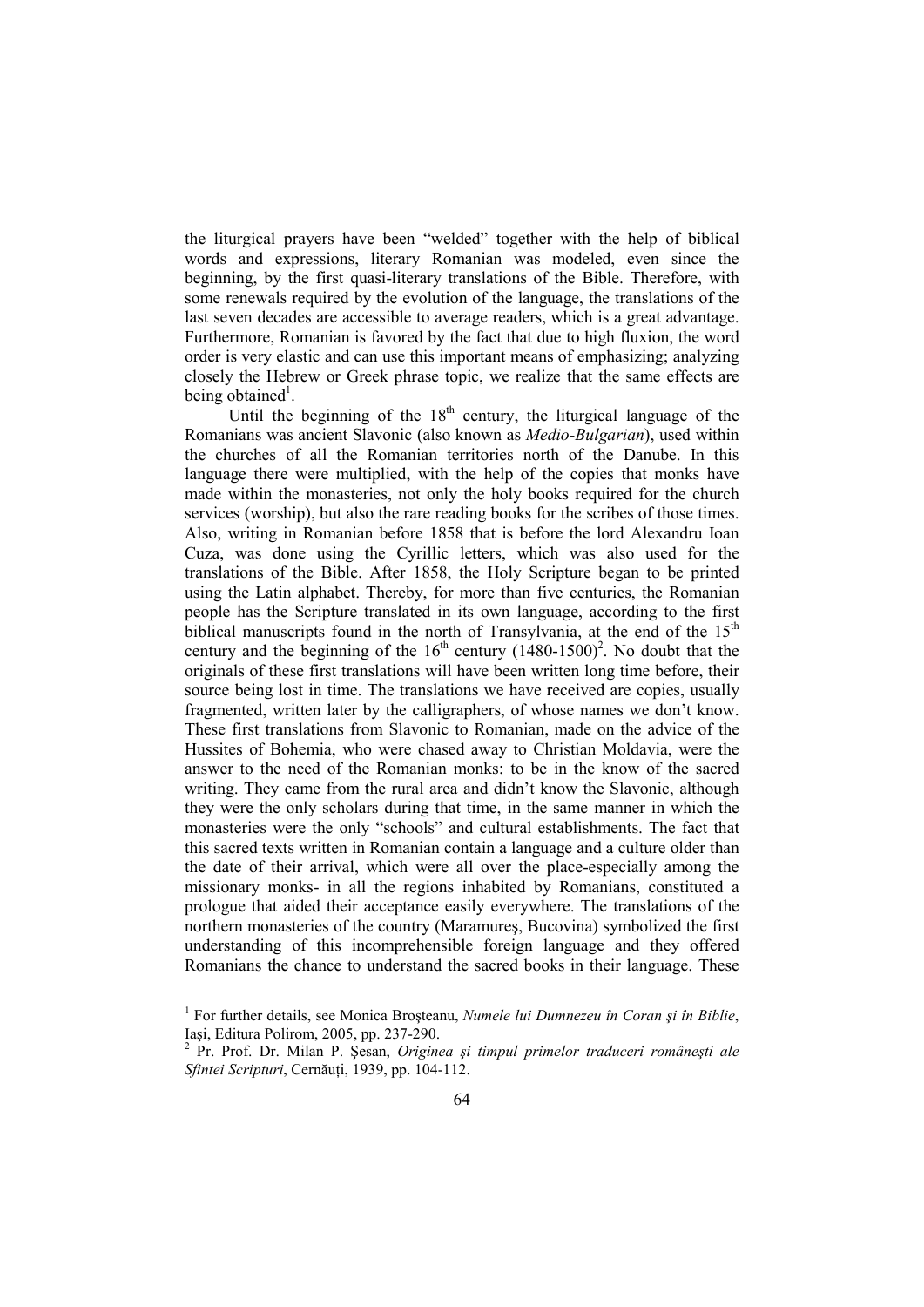texts were spread throughout copies and arrived in the southern territory that is Wallachia. In time they were reviewed and the errors and the dialects specific to the north were eliminated<sup>3</sup>.

# **2. The New Testament of Bălgrad (1648)**

Bălgrad (today's Alba Iulia) represents, after Târgovişte, Sibiu and Brasov, a fourth center of the  $16<sup>th</sup>$  century where Romanian books will be edited in Cyrillic writing, thus favorably influencing the evolution of the Romanian culture and literature. The intense printing activity held here, starting with 1567 up until 1702 is marked by the release of the New Testament of Bălgrad, in 1648, a reference piece of work in the evolution of the Romanian biblical text. We are talking about the first complete edition of the New Testament in Romanian, an unprecedented achievement in our country and also a premiere for the other people of the South-Eastern Europe<sup>4</sup>.

The book demanded time and expenses. In March of 1643, Simion Ştefan, an ex-monk of the Bălgrad Monastery, is named archbishop of Ardeal (1643- 1656), after the removal of Ilie Iorest (1640-1643). Around 1620, the idea of translating the Bible in Romanian was circulating, intention which wasn't completed, but to which the scholars of Transylvania didn't give up. It is supposed that just after the election of Simion Ştefan efforts have begun to translate the New Testament. On the  $5<sup>th</sup>$  of August 1643, the Calvinist superintendent Ştefan Gelejii Katona sends a letter informing the Romanian protopopes that "we are struggling to translate the New Testament from Greek, language used by the evangelists and the apostles, into Romanian and to print it to mend the souls of the numerous poor Romanian villages". He also announces them that he has found someone who knows Greek and Latin, asking for the outstanding tax left unpaid since the time of Ilie Iorest; each and every priest is constrained to pay up a florin. Another proof of the implication of the new metropolitan is indicated by the 15 conditions contained in his confirmation diploma  $(10<sup>th</sup>$  October 1643). This specified the obligation "to preach God's word everywhere following the Holy Scripture translated in Romanian"<sup>5</sup>. After analyzing the documents containing the data about the translation and printing of the New Testament, it was reached the conclusion that the printing started at the end of 1646 or at the beginning of the next year and the paper used, having the

<sup>&</sup>lt;sup>3</sup> Pr. prof. univ. dr. Stelian Tofană, "Tipărituri și ediții critice ale textului sfânt în limba română", in *Biblie și multiculturalitate. Dinamica granitelor culturale ale Europei* determinată de traducerea și circulatia textului sacru, coord. Ioan Chirilă, Editura Limes – Presa Universitară Clujeană, Cluj-Napoca, 2004, pp. 16-17.

<sup>4</sup> Cf. Eugen Pavel, *Carte şi tipar la Bălgrad* (1567-1702), Cluj Napoca, 2001, pp. 14-93.

<sup>5</sup> Ioan Lupaş, *Documente istorice transilvane*, Vol. I, Cluj-Napoca, 1940, pp. 227-228 (doc. 95). See also I. Minea, "Despre Noul Testament din 1648", in *Cercetări Istorice*, Ia*ş*i, Nr. V-VII/ 1929-1931, p. 350.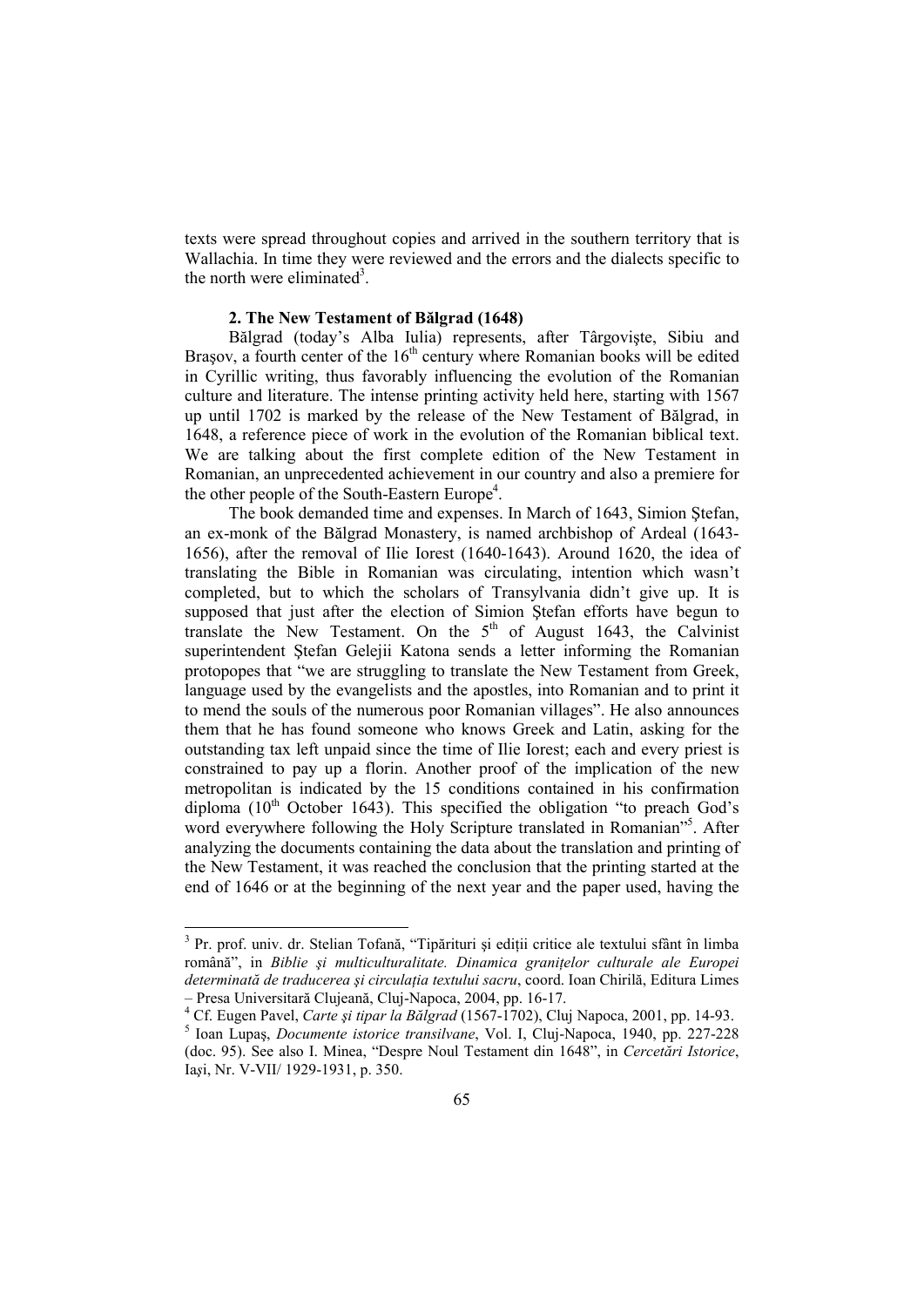thread-mark with the emblem of Gheorghe Rákóczy I (1630-1648) and indicating the source as being the "mill of Lancrăm"<sup>6</sup>.

Thus, on the  $20<sup>th</sup>$  January 1648, the first complete translation in Romanian of the New Testament came to light. Apart from Simion Ştefan, its translation has been made also by the hyero-monk Silvestru, ex-abbot of the Govora Monastery, who addes next to his name the appellation *taha*, meaning "the quakerish, the unworthy"<sup>7</sup>. After his death, in 1642, the translation of the New Testament has been recommenced, re-examined and continued by a team of translators, who haven't been nominated in the 1648's edition. The financial support of the work was possible thanks to the Transylvanian prince, Gheorghe Rákóczy. Because the book wasn't one meant exclusively for the cult, the dissemination of the New Testament wasn't very intense at first within the Romanian Orthodox circles. They realized that during the month of December of the 1648's, 800 florins were collected from the sale of the book. We have proofs that confirm the buy of a copy with 24 florins by the priest Lascu the Old from Livadea de sub Coastă, county of Hațeg. The price is rather high for that time. However, the New Testament had a fairly large circulation, especially in Transylvania, the number of the copies reaching over  $160^8$ .

What is seen with the arrival of the New Testament of Bălgrad is the evolution regarding the artistic features and the editing process used. The famous Romanian historian Nicolae Iorga noticed the fact that the monumental work can be singled out because of its "small, delicate, elegant letter, moderate ornaments, carved under western taste"<sup>9</sup>. The edition is indeed generous, containing introductions (*prefaces*) for all the books of the New Testament, in which we find general isagogic information about the their origin, contents and nature. Also the actual text of the New Testament is preceded by two prefaces, the first one signed by the metropolitan Simion Ştefan himself, and the other one unsigned and attributed to the translators of the text or to some scholars, close to the Transylvanian metropolitan. The first preface is addressed to the prince of Transylvania, Gheorghe Rákóczy, to whom the metropolitan brings thanks for the support offered for the printing of the book. The second one is a *Preface to the Readers*, in which it is indicated that the translators used Yugoslav and Latin sources, apart from the Greek and Slavonic ones, leaving often some neologisms not translated. The Metropolitan Simion Ştefan confesses that he gave his best, so all the Romanians could understand the writing. If they are not to understand, the translators are not responsible for this. The fault belongs to the ones that

 6 Sofia Ştirban, *Din istoria hârtiei şi filigranului: tipografia românească a Bălgradului* (sec. VII), Alba Iulia, 1999, pp. 50-51.

<sup>7</sup> Pr. Prof. Dr. Mircea Păcurariu, *Istoria Bisericii Ortodoxe Române*, 2nd volume, Editura Institutului Biblic şi de Misiune al Bisericii Ortodoxe Române, Bucureşti, 1981, p. 71.

<sup>&</sup>lt;sup>8</sup> Florian Dudaș, *Vechi cărți românești călătoare*, București, 1978, pp. 158-160.

<sup>9</sup> Nicolae Iorga, *Istoria literaturii româneşti*, Ed. II, Bucureşti, 1925, p. 282.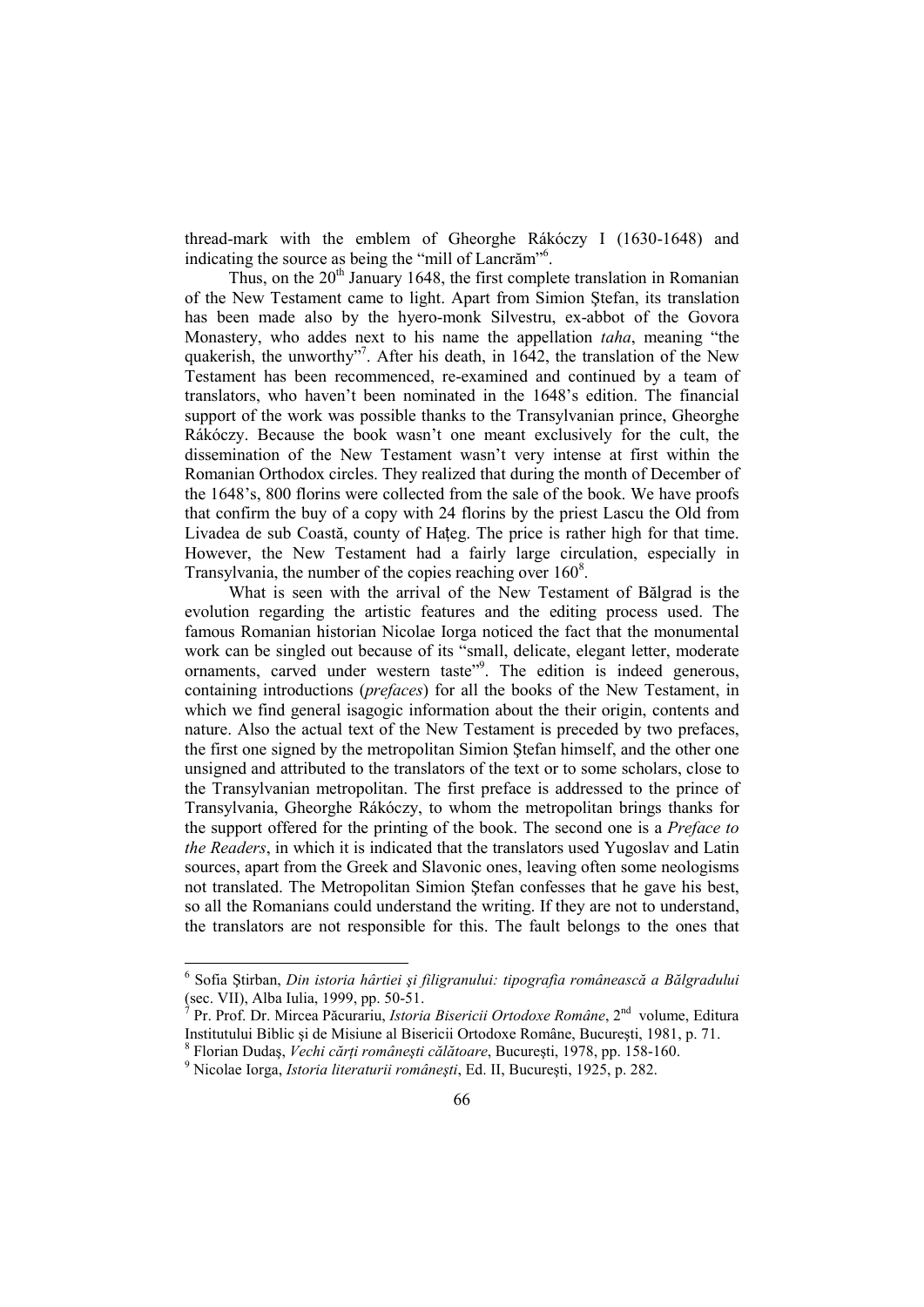divided the country in so many regions and lordships, in this way the unity of the language being destroyed $^{10}$ .

The biblical text of the New Testament is divided into chapters and verses, each chapter having a suggestive title concerning its contents. On the margins of the text we may find short references to similar passages. At the end of the edition, there have been added, a guide in Slavonic for the twelve months of the ecclesiastic year and some antiphons and prokymenons used more often within the liturgical cult. The sources of this edition are indicated starting with the page containing the title, but also in the preface and errata; however, they are not fully revealed. The first source is Greek, but the edition used is not specified, thus we may assume it's about one of the polyglot editions of the Bible that were edited, accompanied by a complex critical apparatus, starting with the second half of the  $16<sup>th</sup>$  century. Another source, declared by the translators, is the Latin one, thought by the scholars as being the Vulgate, or the new commented translations of the Holy Scripture thanks to the reformed humanists or another edition of the *Novum Testamentum*, a Latin version with the parallel text in Greek, just like the one annotated by Mathias Flacius (Frankfurt, 1659). But the Greek and Latin versions are not entirely edifying, so it has been suggested that they have appealed to the Hungarian and German versions, without exhausting the Latin versions. Another source has been identified in the Sacred Bible, the scholar Alin-Mihai Gherman reaching the conclusion that the direct source of the *New Testament of Bălgrad* would be *Testamentum Novum sive foedus novum*, which appeared in Hanovia (1623), in the Wechelius house. Also, it is said that the last source is represented by a Greek-Latin version realized by Théodore de Bèze, released post-mortem, in 1611.

Being a man reading of wide, a product of his humanistic orientation, the Metropolitan Simion Ştefan has contributed crucially, by the means of vocabulary, style and quality of this translation, to the development and unification of the ancient literary Romanian. His masterpiece wasn't meant to be a regional one, but a Romanian one, a fact that is proved by its use in the various editions of the Bible, which will be released later. To all this we may add the statement of two essential social principles, quite advanced for its time: the principle of people's sovereignty (the statement of the unity of all Romanians) and the principle of the social contract<sup>11</sup>.

For the first time, the need for unification and standardization of the literary language is being promoted clearly. Alongside with neologisms (*căpitan, gangrenă, stadie, teatron, piaŃă, teatru*) and the fight for unifying the literary language, we may identify regional or dialectal words or phrases. This is an explicable phenomenon because of the phase of development our language was

 $\ddot{\phantom{a}}$ 

<sup>&</sup>lt;sup>10</sup> See Gabriel Popescu, "Predosloviile Noului Testament de la Bălgrad (1648), in *Biserica Ortodoxă Română*, Nr. 5-6/ 1964, pp. 597-599.

<sup>11</sup> *Predoslovia către cititori*, p. 116.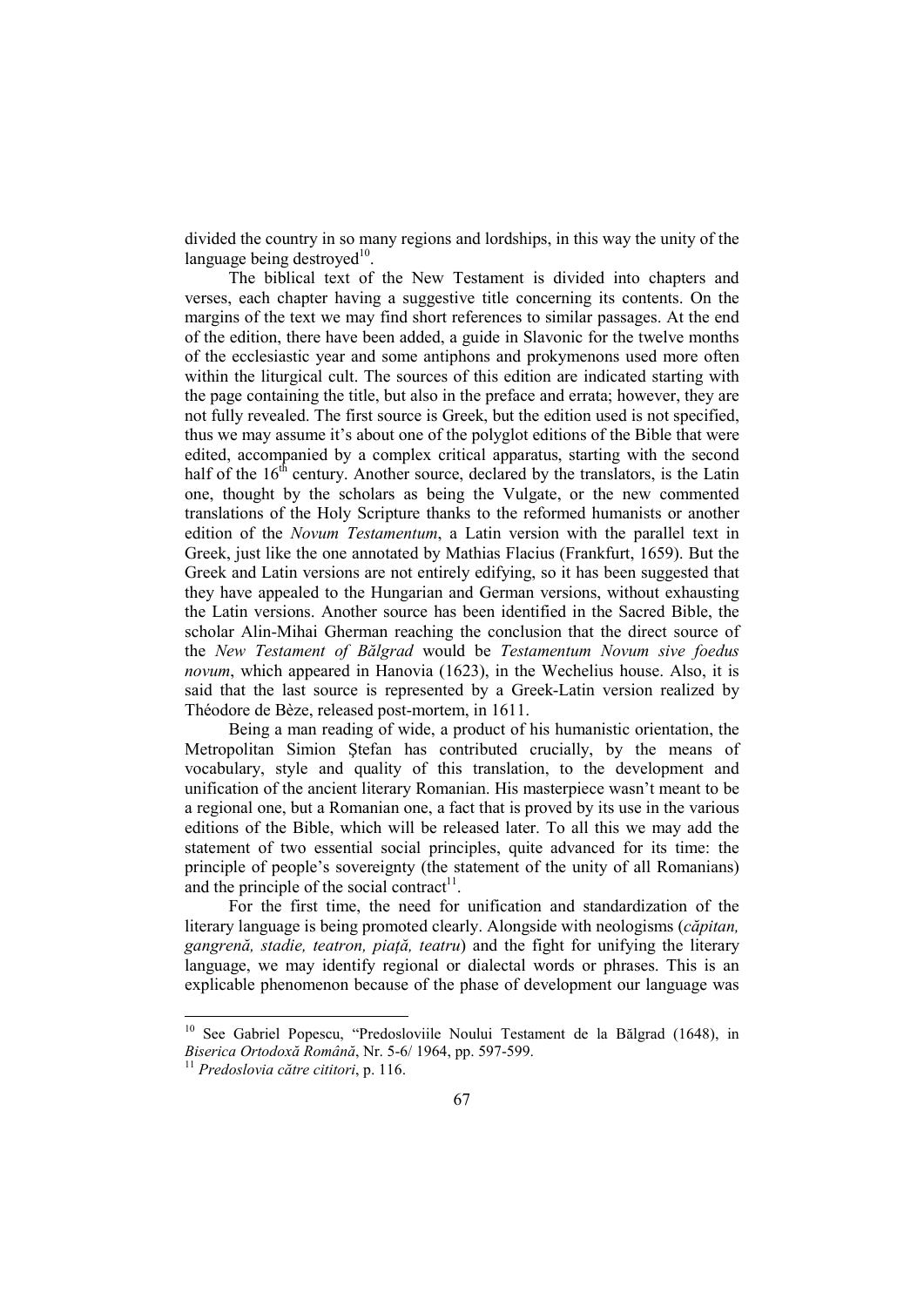reaching in that specific moment. The translators were "priest scholars and wise men", Latin, Greek and Slavonic speakers, some of them originating from the Ardeal region, fact proved by the use of regional language: *alean, alămojină, corfă, ciurdă, tărnat, ocă, beseadă, sudui, marhă, săcriu*. We may find as well dialectal forms such as *foale, poroboc, priiatnic* or verbal forms such as *a scria, a prenoi* (i.e. "to restore, to reconstruct), which shows us that some of these translators were coming from Banat region. Another specific regional words coming from Muntenia (*ginere, scuipi, scuipitură*). It has been noticed that some of the New Testament's words, academic or regional, come either from Latin, or Greek, or Slavonic or Hungarian, another proof for the sources used. In addition we have other words originating in Turkish (*hangeriu, divan, mahramă*), German (*corfă*), but also autochthonous ones (*traistă, mărar*). Thus, by enforcing the Romanian language and culture unity, it has been contributed to the obtrusion of a lexical supradialecatal norm, which makes the New Testament of Bălgrad a literary monument, but also a paradigm of the evolution Romanian reached, in the middle of the  $17<sup>th</sup>$  century<sup>12</sup>.

The text of the New Testament of 1648's was reprinted after 340 years (Alba Iulia, 1988), in a special edition, directed by the Bishop Emilian of Alba- Iulia. This new edition underlines 36 differences between the studied copies. The preamble (p. 7-30) is signed by the Bishop Emilian Birdaş, and it presents the historical and spiritual setting of the Romanian life of Transylvania during the release of the New Testament of Bălgrad, "a treasure of literary language of large accessibility, released in premiere even for the other people of the South-Eastern Europe", thanks to the Metropolitan Simion Ştefan, "scholar hierach and the reason why the national conscience was awaken". The reprinting of the New Testament of Bălgrad in exceptional graphical conditions offers the theologians, historians and linguists the chance to work with a precious instrument, a thesaurus left by our ancestors in order to maintain and propagate the unaltered divine word and the Romanian language, and also the way the Holy Scripture of the New Testament has been used within the divine cult of the Orthodox Church<sup>13</sup>.

### **3. The Bible of Bucharest (1688)**

 $\ddot{\phantom{a}}$ 

The New Testament, fully printed for the first time by the Metropolitan Simion Stefan, in 1648, was followed by the complete print of the Bible in

<sup>&</sup>lt;sup>12</sup> Prof. Dr. Florica Dimitrescu, "Importanța lingvistică a Noului Testament de la Bălgrad", in *Noul Testament*, Editie festivă, Alba Iulia, 1988, p. 97.

<sup>&</sup>lt;sup>13</sup> Arhid. Prof. Ioan Ivan, "Noul Testament tipărit pentru prima dată în limba română la 1648 de către Simion Ştefan, Mitropolitul Transilvaniei. Reeditat după 340 ani din initiativa și purtarea de grijă a Prea Sfintitului Emilian, Episcop de Alba Iulia, Editura Episcopiei Ortodoxe Române a Albei Iuliei, 1988", in *Mitropolia Moldovei şi Sucevei*, Nr. 2/ 1989, pp. 113-114; Pr. Prof. Teodor Bodogae, "Noul Testament de la Bălgrad din 1648, retipărit prin purtarea de grijă a Prea Sfințitului Emilian Episcopul Alba Iuliei, 1988, 908 pp.", in *Mitropolia Banatului*, Nr. 1/ 1989, pp. 133-135.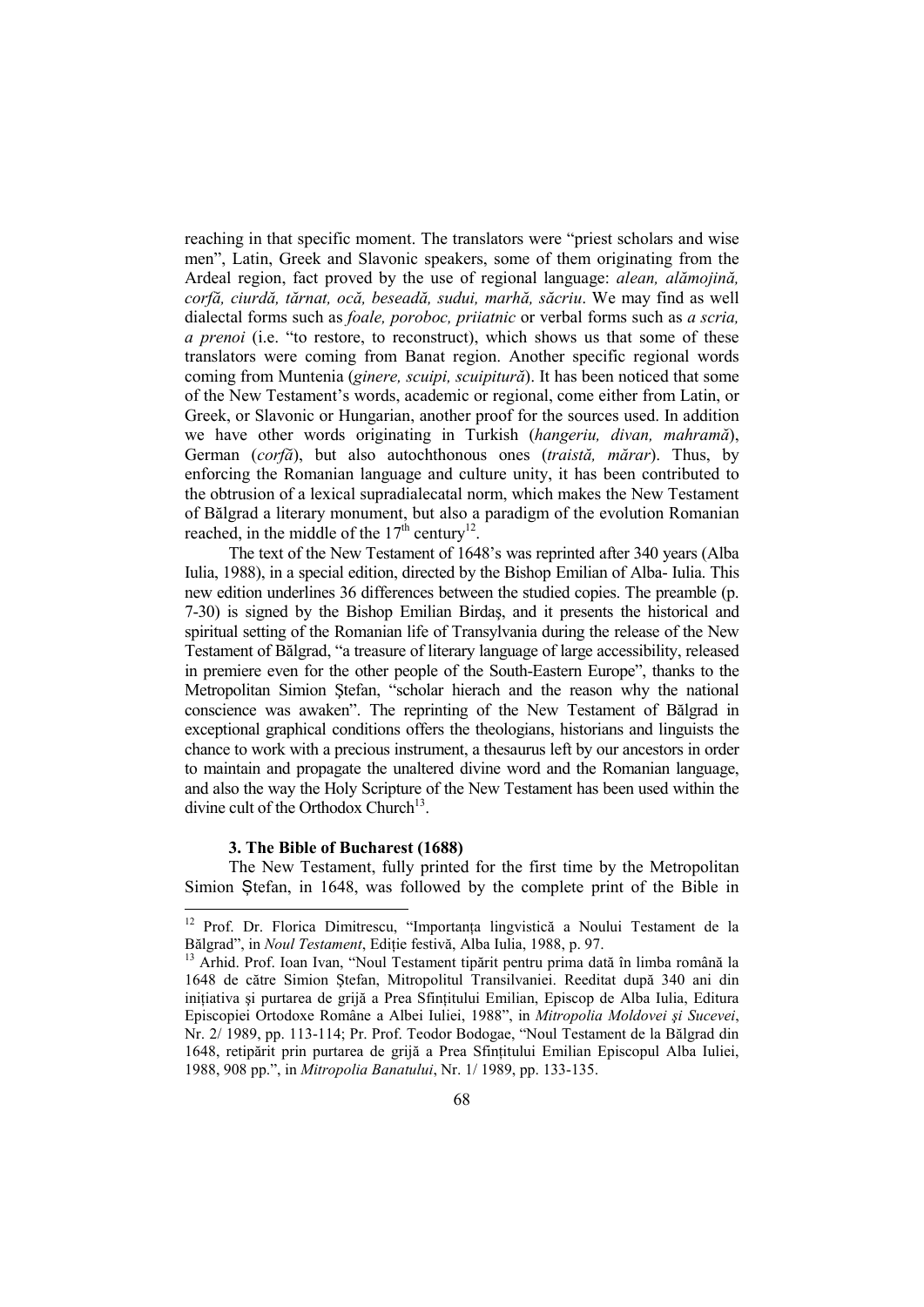Romanian, within the monumental work known as "The Bible of Bucharest", the *Bible of 1688* or the *Bible of Şerban Cantacuzino* (1678-1688). After his death (on the  $29<sup>th</sup>$  October 1688), the lord Constantin Brâncoveanu (1688-1714), his nephew and heir, finalized its printing.

Preparations started around the year 1682, once the required materials were collected (foreign editions, partial translations in Romanian) and the coagulation of the scholars' group. From a marking made at the end of the Book of Apocalypse and a separate preamble we find out that at the making of the translation the scholars Şerban and Radu Greceanu and the Bishop Mitrofan of Huşi have participated. The latter directed the typographical work, the redaction and the error correction of the manuscript. All of them were helped by the Bishops Gherman of Nyssa (a famous elenist and the chancellor of the Greek Academy of Bucharest, deceased during the work) and Sevastos Kymenites (the principal of the Greek School of Bucharest), the Steward Constantin Cantacuzino (who studied in Padua, Italy) and probably the Patriarch Dositei of Jerusalem (who signed the preface inscribed to the Prince). As we have seen, the complete text of the translation was printed in 1688, under the rulership of Şerban Cantacuzino and his heir Constantin Brâncoveanu, during the administration of the Metropolitan of Hungarian Vallachia Teodosie Vestemeanu, originating in the Ardeal region<sup>14</sup>. The printing started on  $5<sup>th</sup>$ October 1687, in the typograhpic wokshop of the Bishop Mitrofan. A second set of books, finished on the 10th November 1688 had, on the last page of the volume, 16 lines added, where explanations were given refering the "elenistic source", printed in Franco Fortu (i.e. Frankfurt).

Serban Cantacuzino's Bible is a voluminous creation  $(41 \times 26, 5 \text{ cm})$ . containing 944 large pages, of 59 lines each, which transforms it, from the typographical point a view, into a genuine masterpice for its era. Unlike the New Testament of Bălgrad, the chapters don't display the representative titles for the contents of the pericope. An *errata* is being added to the book, the first one printed in the history of our country.

The biblical text is preceded by a *Foreword* of the Lord Şerban Cantacuzino for the readers (atributted to the humanist scholar Constantin Cantacuzino, the Lord's brother), in which the quality and value of the translation is being emphasized, a translation made for the unity of the Romanian people and language<sup>15</sup>. A second *Foreword* is signed by the Patriarch Dositei of Jerusalem and is adressed to the Romanian Lord. This important preamble is valuable especially because of the man who wrote it, the Patriarh

<sup>&</sup>lt;sup>14</sup> cf. Pr. Dr. Ioan Dură, "Mitropolitul Teodosie al Țării Românești. Nevoința lui Teodosie ca monah, la Sfântul Munte Athos. Precizări și contribuții biografice", in *Biserica Ortodoxă Română*, Nr. 9-10/ 1988, p. 127.

<sup>&</sup>lt;sup>15</sup> See N. Iorga, *Istoria Bisericii Romănești și a vieții religioase a românilor*, I<sup>st</sup> volume, 2<sup>nd</sup> edition, București, 1929, p. 407.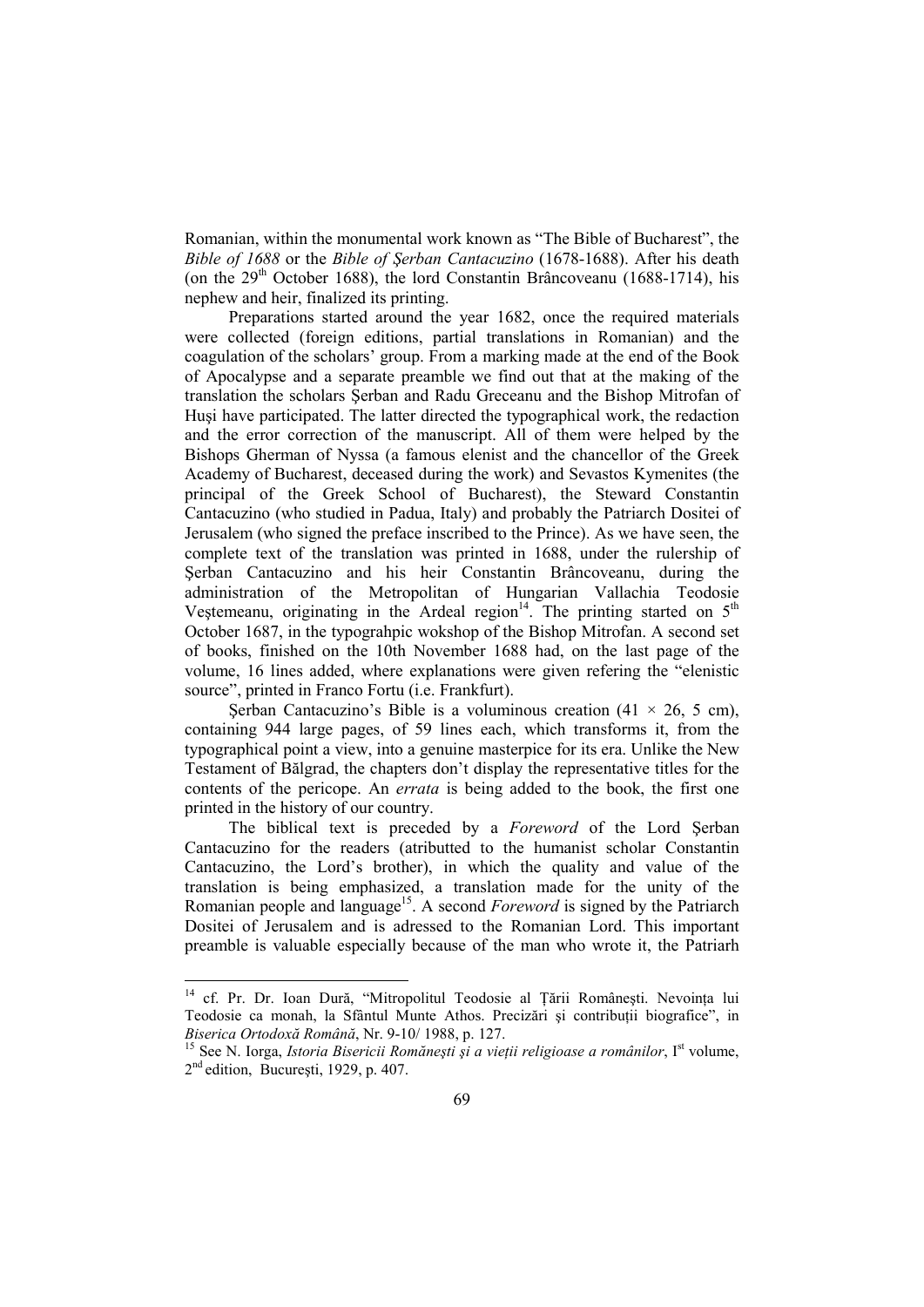Dositei of Jerusalem (1672-1707) who played an essential role in the fight led by the Eastern Orthodox Church against protestantism. The Hierarch speaks eulogistically about the unique origin of Lord Şerban, descendent from the paternal line of the Cantacuzino family and maternal line of the Basarabi family, reminding also about the good done for some churches and monasteries in the country and abroad. Furthermore, he congratulates him on the initiative he took in fully translating the Bible into Romanian, comparing him with Ulfila,Ghots' Bishop, with "Egipt's Emperor" Ptolemaeus, and last but not least, with "the great Emperor Constantine (i.e. Constantine the Great)". Some authors consider this preface belong to a laic person, which is often identificated with chairman N.Milescu, taking into consideration that the Patriarch Dosei had hindered, by the decision of Jerusalem's Holy Synod (1672), the propagation and translation of the Holy Scripture in other languages. But, it is less important that the Patriarch Dositei is the author of this preface, the important thing is that he signs it on his behalf, fact that underlines the significance and importance of the Bible of Bucharest in the European context<sup>16</sup>.

After the two introductive words, a white page comes next, which has on its back the contents of the entire work, with the title: *For the divine books of the Scriptures, interpretation*. On the fifth page, on the back, we may find the contents with the title: *Interpretation for the godly books of the Scripture*. Just after this 5 unmarked pages, the actual text of the Holy Scripture comes up, which has the title, written in red: *The old and new Holy Scripture*. On each front page there are two columns written with small letters. The proper names are witten everywhere with small letters, the large letters appearing just in the beginning of each verse. The text of the Old Testament was brought to light thanks to the translation of the Moldavian scholar Nicolae Spătaru (*Necolae*), a close friend of Şerban Cantacuzino, who in 1662 was gone to Constantinople as diplomat, representing the Romanian countries. He was also translating the Scripture "from Greek into Romanian". His work, carried out between 1661- 1664, was left in a manuscript (the famous *manuscript number 45*) and we can't know for sure if the Greceanu brothers used it or not. Milescu, for example, had used a Greek text, printed in Germany, in Frankfurt along the river Main. Thus, the text used for choice was the one of the Septuagint, but also the Latin text of the Vulgate, the Slavonic translation and the previous Romanian translations (of Coresi, Palia of Orăştie, ecc.). Both the logic of the Romanian cultural evolution and the linguistic characteristics of the text prove a "synthesis" and a "selection" of the older and contemporary texts, released within the three Romanian provinces. Of course that the precedent versions were redacted, some parts translated again, maintaining a religous continuity according to the previous religious literature. With page 751 the text of the New Testament begins,

<sup>&</sup>lt;sup>16</sup> Pr. Prof. Dr. Viorel Ioniță, "Biblia lui Șerban Cantacuzino - 1688 în contextul traducerilor europene", in *Mitropolia Olteniei*, Nr. 6/ 1988, pp. 66-67.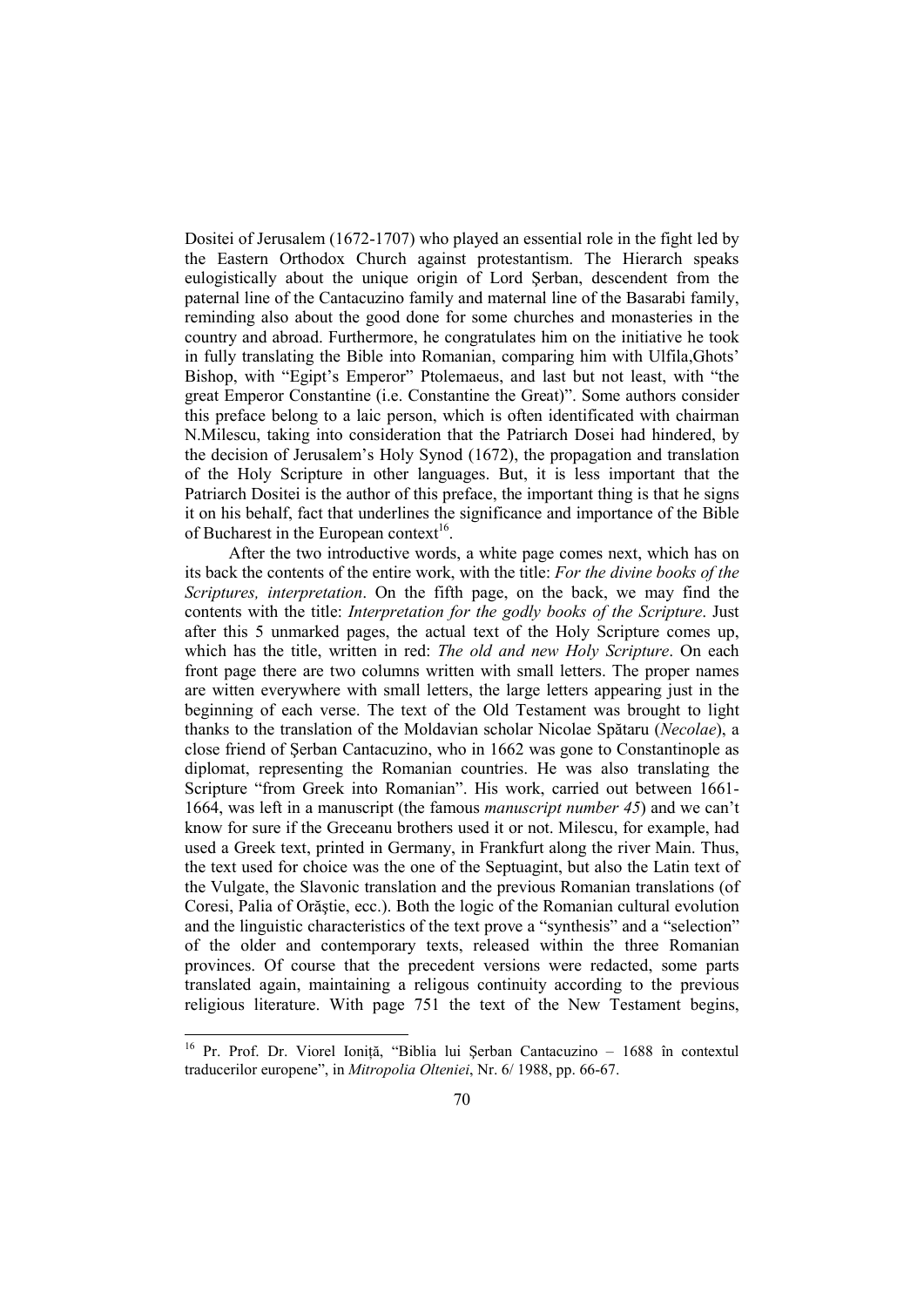offering the four Holy Gospels (p. 751-831). The contents of the last three of them are preceded by a short *Preface*. After the evangelical writings, the Acts of the Apostles come next (pages 831-855), the Pauline epistles (pages 855-909), the epistles of the Apostles Jacob, Peter, John and Judas (pages 909-921) and in the end, "the Apocalypse of John the Theologian" (pages 921-923). It seems that the New Testament's text was highly influenced by the New Testament of Bălgrad. The four Gospels were taken from it and printed in the Snagov Monastery near Bucharest, in 1697. The Psalms were taken as well from this work and printed separately in Buzău, and named *Psaltery*, in 1701 and 1703. From the linguistic point of view, the Bible of 1688 makes the most of the experience of the previous translations and consecrates, within an environment based especially on vocality, the value of the written text, establishing a continuity regarding the literary language, with the entire previous Romanian religious literature<sup>17</sup>.

Taking about the "Bible of Şerban" as representing a theological and linguistic monument in the Romanian literature, His Eminence Bartolomeu Anania said, at the 300 anniversary of the release of the book in Bucharest, at the Theological Institute (on  $17<sup>th</sup>$  November 1988), that it represents the best translation of the Holy Scripture in our country. This doesn't mean that the following versions are disapproved. He talks about the fact that, despite the errors occurred throughout the translation and its Greek syntax, the pioneer work of translating the holy text of the group of the translators is indeed exquisite. On the other hand, according to the same confession of the high-priest of the Romanian Orthodox Church, an incursion in the history of the Romanian translations of the Bible shows us that no edition can be considered as being perfect; each and every one may be the subject of improvements:

This <completion> has a relative meaning. It's good to remember the truth that a translation or revision of the Bible in an <complete> version (i.e. "unaltered forever") it's not possible anywhere, in any culture and any language; this is due to: firstly, the original texts are released in critical editions that are keep getting better and better; secondly, each and every language evolves<sup>18</sup>.

An initial interpretative translation of the Cyrillic text was carried out under the aegis of the Romanian Orthodox Patriarchy, in 1988, by a team

 $17$  Prof. Dr. Dumitru Gh. Radu, "Cartea bisericească – factor de promovare a unității spirituale, lingvistice și culturale nationale a poporului român", in *Biserica Ortodoxă Română*, Nr. 3-4/ 1979, pp. 373-374.

<sup>&</sup>lt;sup>18</sup> Valeriu Anania, "Biblia lui Serban, monument de limbă teologică și literară românească", in *Biblie și multiculturalitate. Dinamica granitelor culturale ale Europei* determinată de traducerea și circulația textului sacru, Ioan Chirilă (ed.), Editura Limes – Presa Universitară Clujeană, Cluj-Napoca, 2004, pp. 101-103. The same article appeared in *Glasul Bisericii*, Nr. 6/ 1988, pp. 53-62.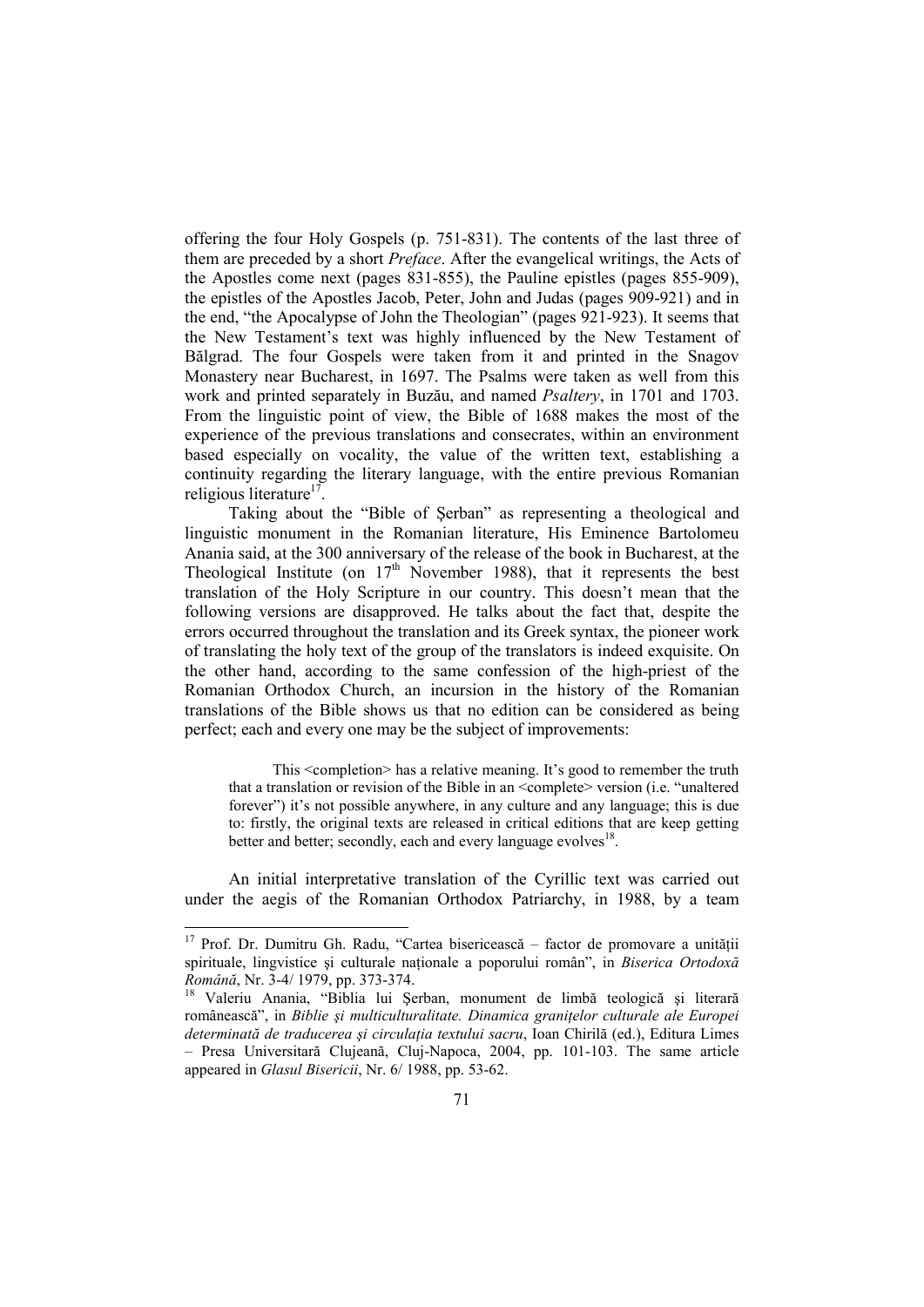coordinated by I. Chitimia, Alexandra and Mihai Moraru. Subsequently, the Bible of Bucharest was republished in 1997. A philological edition was initiated by Paul Miron in the series *Monumenta Linguae Dacoromanorum*, published by the "Alexandru Ioan Cuza" University of Iaşi, in collaboration with "Albert-Ludwig' University of Freiburg (Germany). Until now the first five books have been released (1988-1997). The first volume of a new edition, neat by Vasile Arvinte, Iuoan Caproşu, Alexandru Gafton and Laura Manea was released in Iaşi ("Alexandru Ioan Cuza" University's Publishing, 2001)<sup>19</sup>.

The Bible of Bucharest represents a landmark in the history of the Romanian Orthodox Church, a climax for the old era of the history's literary language and a Romanian cultural monument, a genuine "synthesis of all the hard work the Romanian scholars have done in the worst circumstances, for three centuries, in all the Romanian countries, in order to clothe God's word in the national garments $"^{20}$ .

#### **4. The Bible of Blaj (1795)**

 $\ddot{\phantom{a}}$ 

After almost a century after its release, the Bible of Bucharest (1688) became so rare that almost nobody could get it. This was the main reason why Samuil Micu Clain (1745-1806), a representative of Ardeal School, decided the making of a new translation of the Holy Scripture in Romanian, after the Greek original one. His work is known by the name of the *Bible of Blaj* (*the Bible of Clain*), released in 1795, with the blessing of the Romanian Bishop of Făgăraş, Ioan Bob. It represents a new important contribution for the understanding of the word of God in Romanian and for the development if the modern literary language, of the end of the  $18<sup>th</sup>$  century. The release of a new version of the Bible represents a key stone for the theological, philosophical, historical and linguistic work of Samuil Micu, who makes a translation similar and even a better one than the one made a century before. Throughout his work we may notice the constant tendency of the translator to get rid of the regional or popular words, which are replaced with terms that bring, semantically, novelty, accuracy and plasticity.

The preamble of this action was the initiative of the Greek-Catholic Bishop, Petru Pavel Aron, of printing the Bible in Romanian. He succeeded in realizing a part of the Old Testament's writings. After his passing away, the translation work was continued by Samuil Micu Clain, who was a monk during that period in Blaj, an exceptional Greek and Latin speaker, and a gifted writer in Romanian. The idea of taking this important and difficult work and finish it was given by his protector, Ignatie Darabant, at that time general Vicar in Blaj. Micu decides to translate the Bible starting with 1783, while he was prefect of studies in Saint Barbara College

<sup>&</sup>lt;sup>19</sup> Mihai Moraru, "Prezentarea Ediției Jubiliare a Bibliei de la București", in Studii *Teologice*, Nr. 6/ 1988, pp. 7-9.

<sup>20</sup> Nicolae Cartojan, *Istoria literaturii române vechi*, Bucureşti, 1980, p. 195.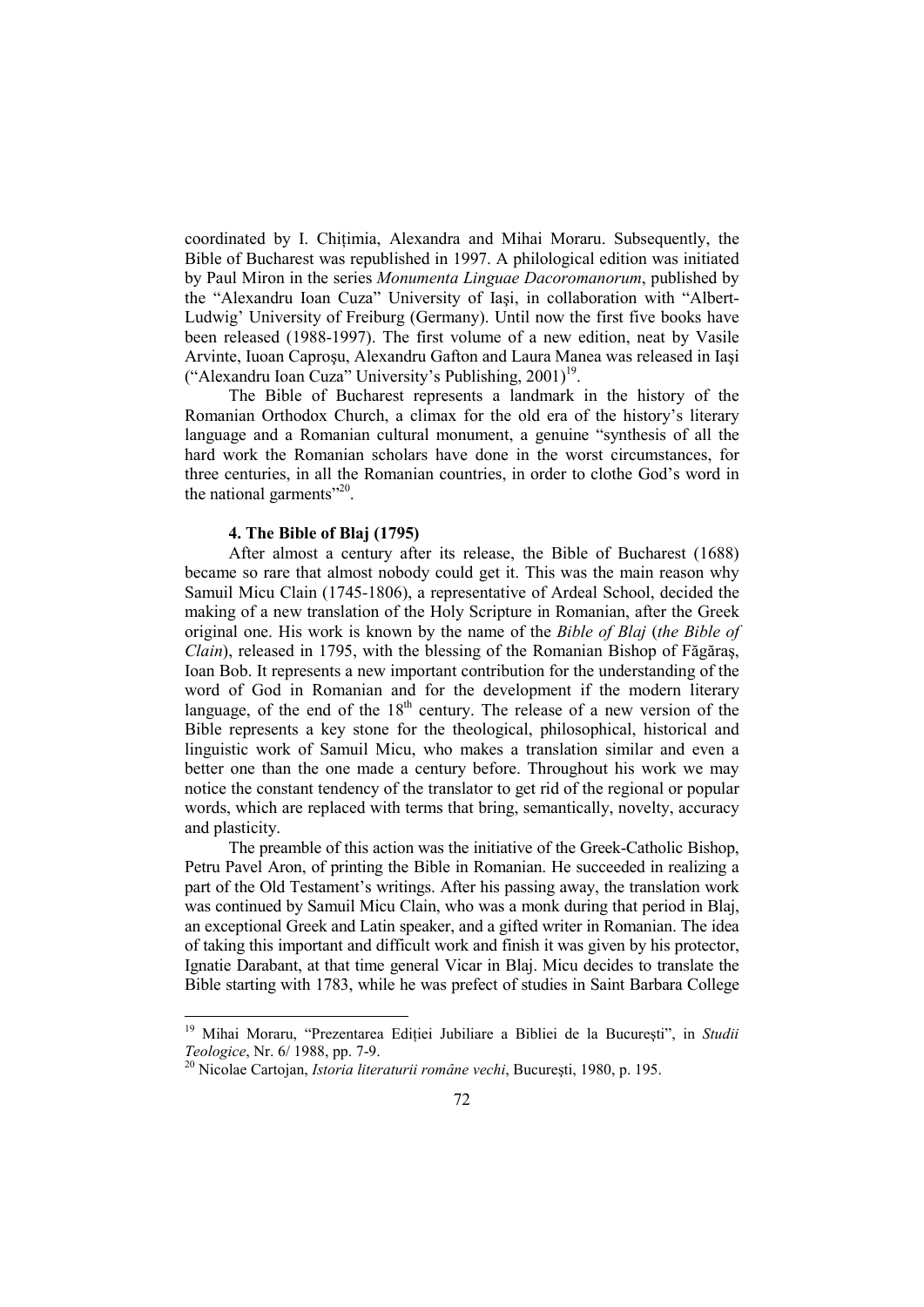in Viena. Unfortunately, once the headquarters of the eparchy were moved, some of the manuscripts of Petru Pavel Aron have disappeared, so Samuil Micu couldn't make a use of his work. In fact, his translation was an improvement of Şerban Cantacuzino's Bible and a correction according to the Septuagint, Vulgate and other versions of what he considered to be misleading<sup>21</sup>. Wanting to offer the text an universal dimension for all the Romanians Of Ardeal region, Samuil Micu offered initially (around 1790) the manuscript to the orthodox Bishop Gherasim Adamovici, of Sibiu, who in his turn asked the governor G. Bánfi permission to print it, in order to remove the lack of having a Holy Scripture in Romanian (lat. *Maxima Sacrorum Bibliorum in Valachico idiomate penuria*). Finding out that the Holy Scripture is going to be printed in Sibiu for the use of all the Romanians from Ardeal, the Greek-Catholic Bishop Ioan Bob asked the same governor to deny the intercession made by Gherasim Adamovici, in order to be him the one receiving and printing the manuscript in question. Subsequently, this happened, and the Bishop formed a commission meant to complete the text with parallel notes, titles for each chapter and introductions for each biblical writing. The whole typographical work was brought to Blaj, in 1738, by the Bishop Inochentie Micu-Klein. The work was printed under this form, at the Blaj's Seminary, between the 1<sup>st</sup> November 1793 and the 15<sup>th</sup> November 1795, with the full title: *The Bible, i.e. the Holy Scripture of the old and new Law*. Details about the duration of the printed are offered by the note signed by the hyeromonk Gherman, an epilogue of the typographical house's prefect, known by the name of Gherman Petralchi (or Petru Gherman of Peterlarca), who also took on the job of correcting the text<sup>22</sup>.

The biblical text is written, usually, in two columns, excepting some introductory parts of Old and New Testament's books, written in one column. Each page has, usually, 63 lines. The printing was done with characters of three different sizes: line letters of 2 mm, used in introductions, 4 mm capital letters and simple initials of 6mm, used mostly for the titles of the writings; line letters of approximate 1,5 mm, with capital letters of 2,5 m, used for printing the actual text < small letters of around 1,2 mm, used in the scholiasts of the Bible (the arguments of the chapters, foot notes, parallels). Larger characters belong to the type used in the typography of Bălgrad, in 1683-1702. Without excelling in richness, the Bible contains some decorative elements, a stylistically finesse. We find three types of vignette, with one or three occurrences: the first one at the end of the Old Testament, the second at the end of Mathew and John's Gospels and the Epistle of Colossians, the third at the end of the New Testament. Two little xylographs, neo-byzantine in style, illustrate the beginnings of the Gospels mentioned above. The title page generates the same sobriety like the one found

<sup>21</sup> Eugen Pavel, "Un monument de limbă literară: Biblia lui Samuil Micu", in *Biblia de la Blaj*, ediție Jubiliară, Roma, 2001, p. 5.

<sup>&</sup>lt;sup>22</sup> Cornel Tatai-Baltă, Teodor Smericinschi, "Din activitatea tipografiei de la Blaj (1787-1821), reflectată de un material arhivistic", in *Apulum*, Nr. 19/ 1981, pp. 248-256.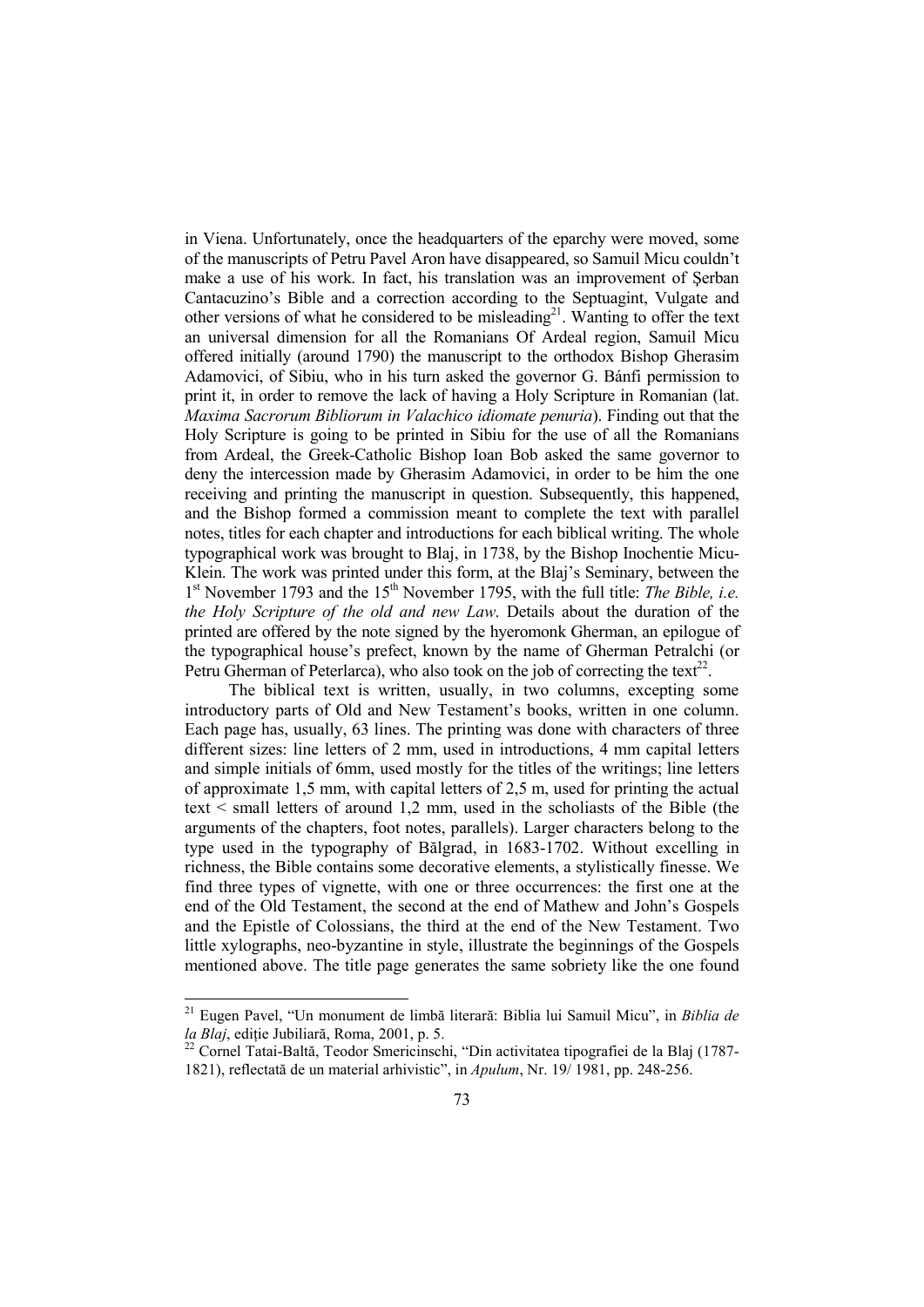in printed work of Bălgrad and Bucharest. The printing is done in black, on an indigenous piece of paper: a thicker type of paper, a little porous, used especially in printing the Old Testament and another type of paper, thinner, used in printing the New Testament, from Sibiu.

The volume contains some short critical observations and also some exegetic explanations to some of the verses, very influenced by the catholic theology. In the *Foreword*, Samuil Micu justifies his action, based on two fundamental arguments: firstly, the Bible of 1688 was printed "in an obscure and twisting Romanian…". The preface of the edition, named *Foreword to the Holy Scripture*, contains some elements referring to the canon, substance, integrity and infallibility of the Holy Scripture, and also some succinct biblical hermeneutical information. Furthermore, at the end of the New Testament the list of the Apostles, of the Sunday Gospels and important celebrations during the ecclesiastic year were added. The bible contains the non-canonical books and apocryphal writings (e.g. IV Maccabaeus) and also a philosophical essay, *Treatise on the dominant reason*, written by the Hebrew historian Joseph Flavius.

The translation of the Gospels distinguish itself by the modernity of the expression, from the literary point of view, the text isn't tributary to the previous transpositions. Unlike the Bible of Bucharest (and in part of the version written by Petru Pavel Aron), the New Testament text of the Bible of Blaj doesn't have so many convergent points with the New Testament of Bălgrad. On the other hand, it stands up because of its convergent elements with the Four Gospels of Coresi (gr. *Tetraevangelion*), Samuil Micu knowing, for sure, the version from Brasov of 1561. However, the Bible of Blaj doesn't lack in translational errors of the biblical text or wording errors. Samuil Micu himself, warn against the *Preface* of his work, stating that it present certain ambiguities in terms of wording.

Professor Victor V. Smigelschi tried to reprint de Bible of Blaj at the beginning of the previous century. His transcription, put together with a new edition of the LXX and Vulgate, included some error corrections of the first edition. Its text can be found today in the Romanian Academy Association of Cluj-Napoca (*Ms. rom. nr. 284*). The jubilee edition of the Bible of Blaj was published in Rome, in 2001, with the celebration of 300 years since the unification of Transylvania's Church and Rome's Church.

The work of Samuil Micu is a masterpiece of its times, the  $17<sup>th</sup>$  century, having a very important role in the process of unification of the literary Romanian. Thus, his work has become, for many centuries, an actual archetype in our ecclesiastical literature and for the Romanian biblical language. We can detect easily the influence Micu has on the following translations of the Holy Scripture (the Bible of Petersburg, the Bible of Buzău, the Bible of Andrei Şaguna, even the Bible of 1914, even though it is not always acknowledged.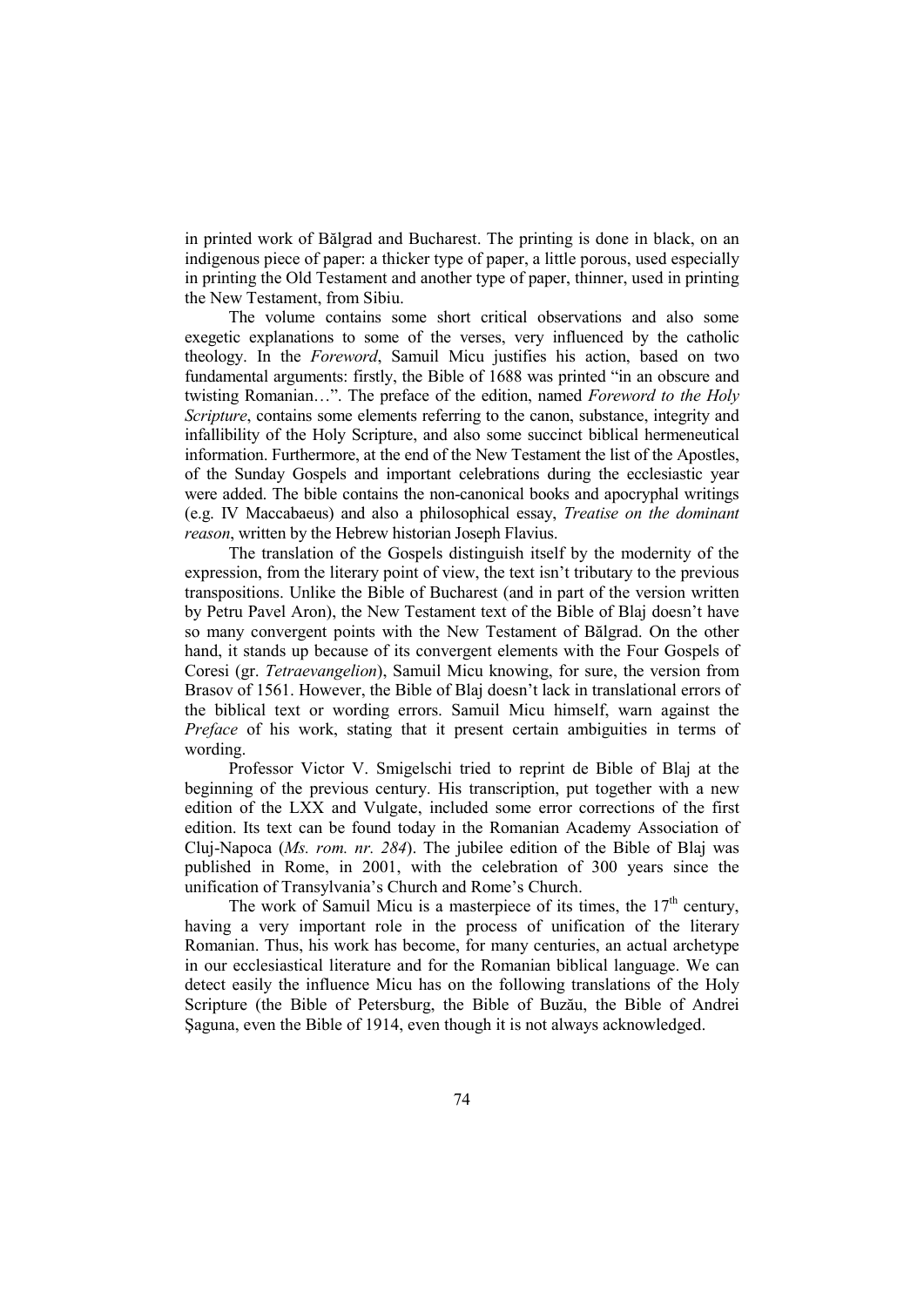# **5.The Bible of Buzău (1854-1856)**

After more than a century and a half from the release of Şerban Cantacuzino's Bible (1688) and almost six decades from the release of the Bible of Samuil Micu (1795), the need for a new edition of the Bible was felt more and more, both for the believers and the professors and students of the newly created Theological Seminaries of Iaşi (1803), Bucharest, Buzău (1836), Râmnicu-Vâlcea (1837) and Sibiu (1850). Therefore, the one who took the initiative of printing this new scriptural edition was another person who loved books, the Bishop Filotei of Buzău, who printed five volumes between 1854-1856 (Vol. I – 1854; Vol. II, III, IV – 1855 and Vol. V – 1856).

The Bible of Buzău is not, in fact, a translation of the holy text, but rather a reprinting of the Bible of Blaj, edited by himself. In the *Foreword*, the Bishop Filotei mentions some universal principles, regarding the Holy Scripture<sup>23</sup>:

- $\triangleright$  the unequaled importance and indissoluble unity of the Scripture;
- $\triangleright$  the reading of the Scripture and meditation on the reading leads to salvation, both for the clergy and believers;
- $\triangleright$  the lack of the holy books in our Church represents an important minus, doubled sometimes by the "lack in theological education of the priests" and "the needs of the people's souls".

As with the Bible of Blaj, the Bible of Buzău contains the same number of books, including the "apocryphal" for the specific canon of the alexandrine Old Testament and the assignment of the non-canonical Book IV Maccabaeus of "Josephus Flavius". The text of each biblical writing is divided in chapters and verses (excepting the IV Maccabees Book, divided only in chapters), preceded by a *Foreword*, which contains, as usual, some isagogic fundamental notions (author, addressee, motives, place, purpose, date, integrity). In the fifth volume, which contains the canonical writings of the New Testament, some introductive themes in the study of the Scripture are presented: the inspiration of the Holy Scripture, the integrity of the holy text, the division of the biblical books, the meaning (theology) of the holy text etc.

If we analyze comparatively and carefully it, the Bible of Buzău stands out as a synthesis work which, although is very influenced by the text of the Bible of Blaj, follows actually in some sections the text of both the Bible of Bucharest and the Bible of Petersburg, philologically, translational and theologically speaking. The analysis of certain terms from the New Testament indicates that those who composed the Bible of Buzău have consulted other translations than the ones mentioned above, thing that doesn't make the edition more valuable.

<sup>23</sup> Dr. P. Gârboviceanu, "Sfânta Scriptură sau Biblia", in *Biserica Ortodoxă Română*, Nr. 8/ 1909, pp. 894-895.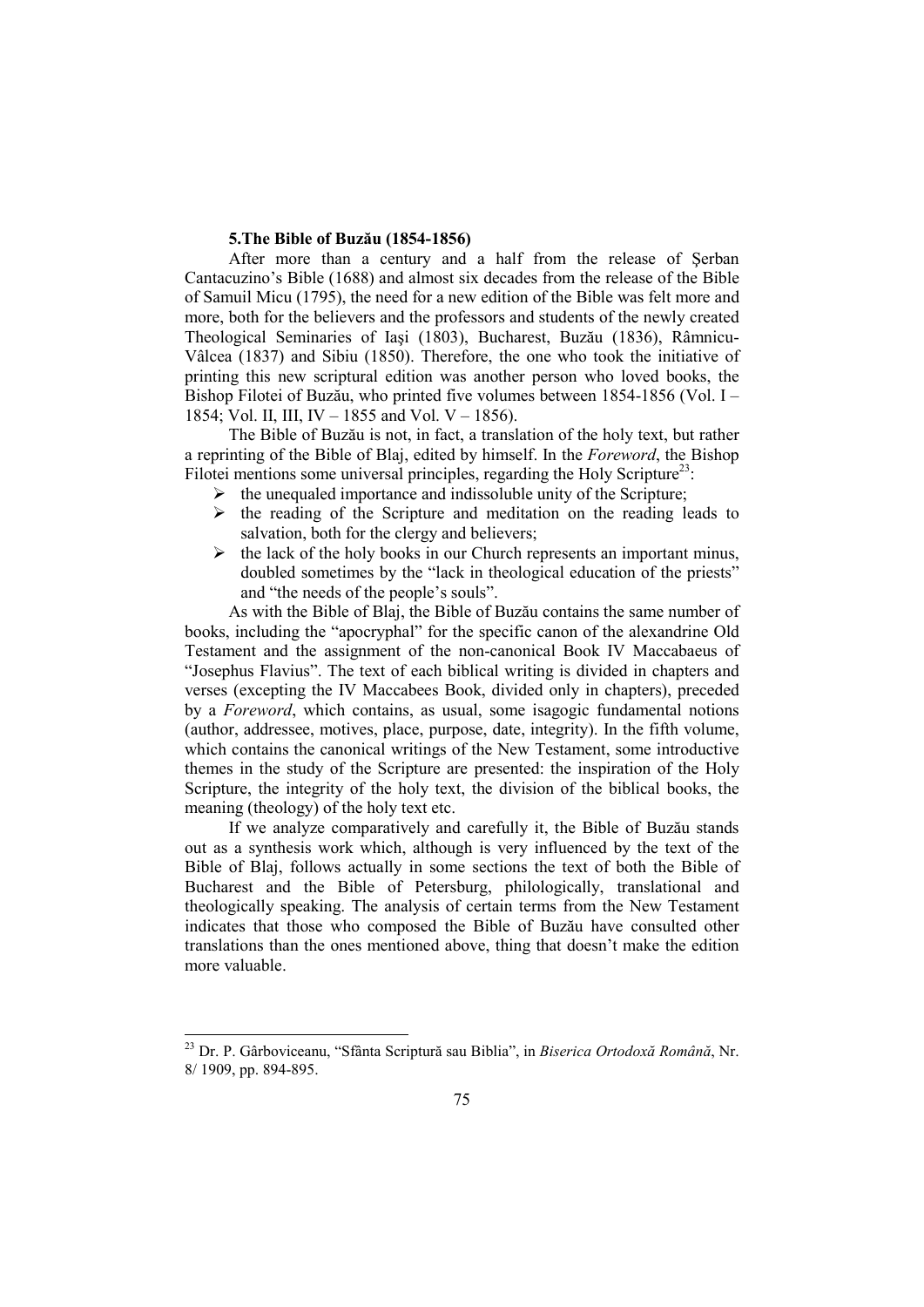## **6. The Bible of Andrei Şaguna (1856-1858)**

Short time after the release of the Bible of Buzău, the Metropolitan of Ardeal region, Andrei Şaguna (1808-1873), started printing a new edition of the Bible, which took his name. His initiative was in accord with the exceptional cultural and religious environment he had managed to impose within the clergy and believers. After only two months since his arrival in Ardeal, Şaguna sends the clergy a circular letter, ordering them to respect stringently "the useful customs". One of the most important ones was:

May every priest, wisely, gratify their wishes, and especially to read carefully the Holy Scripture and the Holy Fathers…and by gaining the useful knowledge to be capable of to speak for the people wisely and efficaciously<sup>24</sup>.

 At the time the circular letter was delivered, the orthodox clergy was short of Romanian bibles. Thus, the beautiful volume released in Sibiu, between 1856-1858, written in an exquisite language and endowed with no less than 100 illustrations. The edition had 920 pages and had a very accessible price for that time. Şaguna's Bible had the complete title: *The Bible, i.e. the Holy Scripture of the old and new Law*. The printing of Şaguna's Bible has lasted two years and was held in the typography of Sibiu, founded by him in 1850. The Cyrillic letters had one color, on resistant paper used for registers (*Bücherstoff*), in folio size. The text is presented in two columns ( $27 \times 19$  cm). The edition opens with a large isagogic-historical introduction (pages III-XXI), with the title: *useful knowledge about the Holy Scripture*. About the *Foreword* of Şaguna's Bible it has been said that it represents "a short and condensate isagogic treatise about the Holy Scripture; a very good treatise for its times", that can be considered one of the greatest pages in our literary and ecclesiastic history<sup>25</sup>.

After the title page and the introductory pages, the actual biblical text follows, which contains the Old Testament (p. 3-920) and the New Testament, with separate pages (3-240). There is also a series of illustrations, after Gustave Doré (1833-1883): 58 replicas for the Old Testament and 37 ones for the New Testament. At the beginning of the four Holy Gospels, all over the page, there's an icon of the holy author. Talking about the Holy Scripture translations in "our Romanian language", Andrei Şaguna appreciates the efforts of his predecessors to "turn" the Bible in Romanian and their incontestable contribution to the awakening of the national conscience and the spiritual, linguistic and cultural unity of all fellow Romanians. Thus, the high hierarch doesn't claim that his translation is original, because, in his mind, the translation of the Bible was done just once,

<sup>24</sup> Gheorghe Tulbure, *Mitropolitul Şaguna. Opera literară. Scrisori pastorale. Circulări scolare.* Diverse, Sibiu, 1938, p. 6.

<sup>25</sup> Dr. Aurel Crăciunescu, "Mitropolitul Andreiu şi Sfânta Scriptură", in *Revista Teologică*, Sibiu, 1909, p. 445.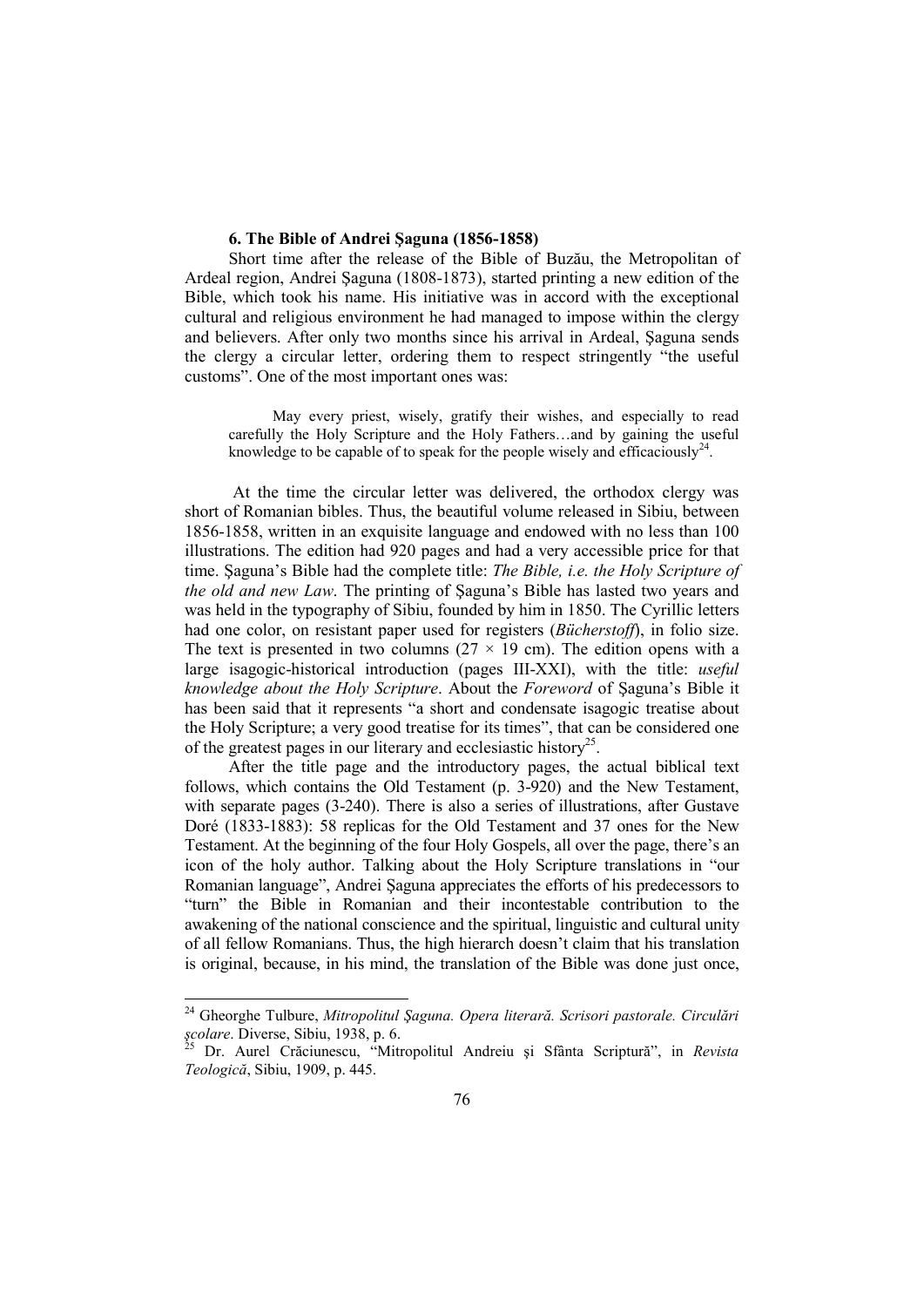the rest of the actions representing just the correction or renewal of the existent text: "… our language is a living tree, which in spring changes; its old and sear branches sap and fall on the ground, but new ones will take their place - all that's his appear and disappear, just the body stays the same". Therefore, the Romanian of Şaguna's Biblewas already created by the New Testament of Bălgrad (1648) and the Bible of Bucharest (1688). Moreover, the Bible of Petersburg (1819), the New Testament of Smirna (1838) and the Bible of Buzău (1854-1856) were also used. About the Bible of Blaj (1795), nothing is being said, thing that constituted a puzzle (e.g. Gheorghe Tulbure), and sometimes abet in insults (e.g. Ioan Bălan; Mario Ruffini). It is known that the revision of the New Testament's text is based on an edition of the LXX, released in Athens in 1843, highly appreciated by the hierarch. Using all these previous editions of the Holy Scripture (especially the one printed by the Russian Biblical Society in Petersburg), Şaguna renewed and corrected the biblical text, having a signally practical purpose<sup>26</sup>.

The history of Şaguna's Bible is related to the debate the hierarch had with Ion Heliade-Rădulescu, who wanted to print it in Paris, an individual translation of the Holy Scripture, accompanied by a series of historical, philosophical, religious and political annotations (*The Holy Bible which contains the Old and New Testament*. Translated from Greek by I. Heliade. R., Paris, 1858"). Discontent at Heliade's (a laic) forced Latinization of the Bible, from the philological and theological points of view, Şaguna criticized him in the Romanian Telegraph and afterwards, as a consequence of the famous poet's violent response, he condemned him vehemently in a *Pastoral Letter* addressed to the clergy, transforming the discussion into an unforgettable event.

Next to the Bible of Buzău, Şaguna's Bible of Sibiu constituted, for over a half of century, the main edition used both by the clergy and the believers from Ardeal, educated believers, scholars, but also by all Romanians. The ecclesiastic book promoted and backed up the Romanian cause, animated by the idea of independence and national unity.

In 1867, with the Metropolitan Andrei Şaguna's blessing, a new edition of the New Testament was released, having the full title: *The New Testament of our Lord and Savior Jesus Christ, printed with the blessing of our Holiness the Archbishop and Metropolitan of Eastern Orthodox Religion from Ardeal and Hungary, Andrei Şaguna…, Sibiu, 1967*. The volume doesn't have a preface, but has short titles which announce the contents of the chapters. Basically, the edition reproduces the text of the Bible of 1856-1858, with some improvements, especially after the Bible of Buzău.

<sup>&</sup>lt;sup>26</sup> Pr. Prof. Dr. Grigorie T. Marcu, "Sfânta Scriptură în pom românesc" (100 de ani de la apariția Bibliei lui Saguna), in *Mitropolia Ardealului*, Nr. 11-12/ 1958, p. 602.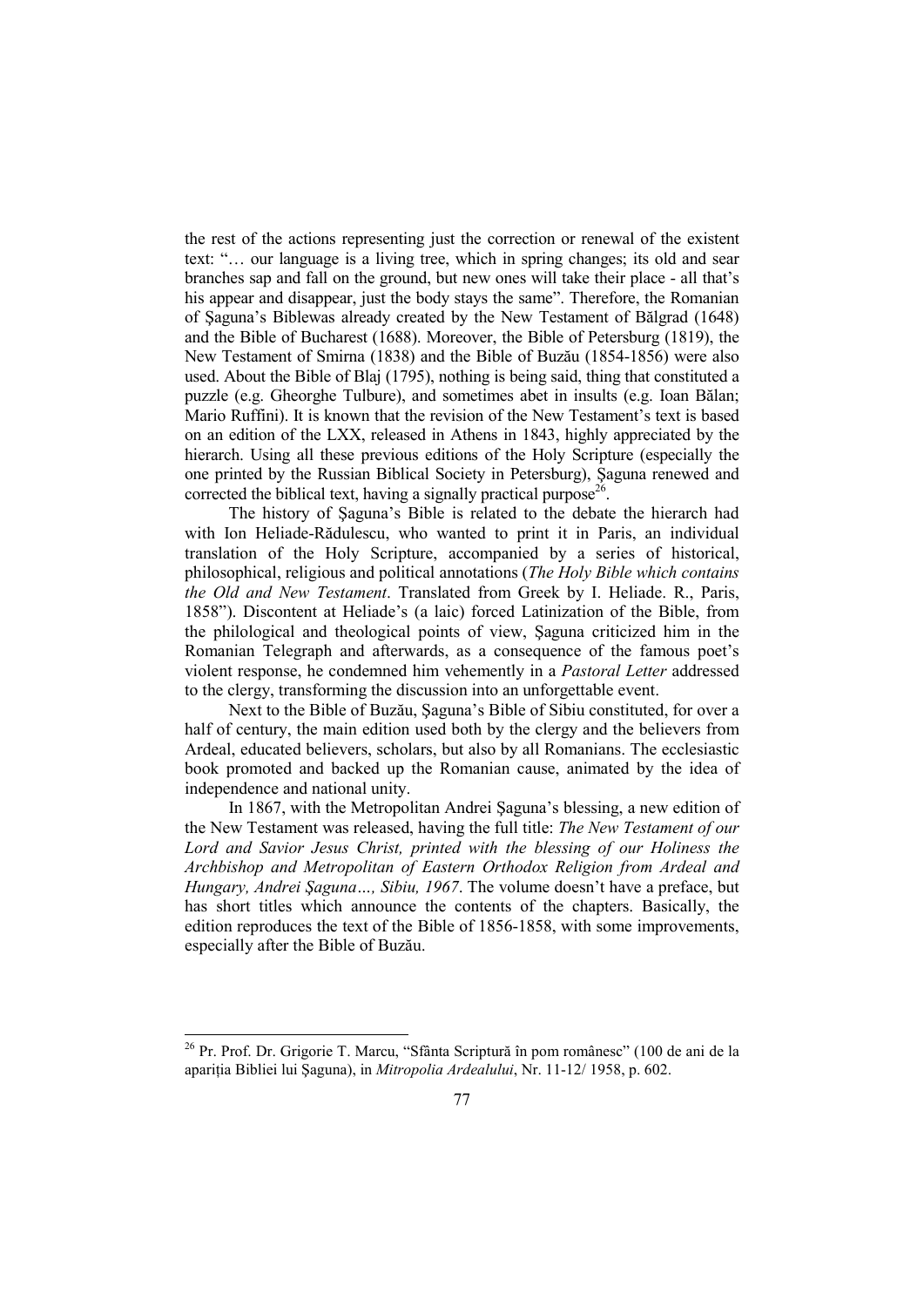## **7.The Synodal Editions of the Bible**

In 1905, the New Testament of Bucharest is released and in 1913, also in Bucharest, *the Little Bible* is being printed by Nicodim Munteanu, the Archimandrite Iuliu Scriban and the Hyeromonk P. Savin. The volume contains important parts of the Holy Scripture and is illustrated with icons. In 1914 the Bible is printed entirely, as the first edition of the Holy Synod, with Canon Arămescu-Donici as Metropolitan. For its translation previous Romanian editions were used, based on the Septuagint, for the Old Testament. Some of the Old Testament's writings (the Psalms, the Proverbs, the Ecclesiast) contain a rather ambiguous translation. Reverend Academician Gala Galaction and the famous Hebraist Vasile Radu were in charge of translating and editing the text. The release of this first synodal edition of the Holy Scripture in Romanian preceded successfully the Great Unification of  $1<sup>st</sup>$  December 1918, and also contributed to the rehabilitation of the orthodox believers' lives, who suffered because they didn't have bibles and were confused because of the release of the Romanian editions offered by the Britannic Biblical Society-many of their readers became victims of proselytism.

In 1925, the Greek-Catholic Bishop Ioan Bălan was publishing in Oradea *the New Testament of our Lord Jesus Christ*, an explanatory edition, continued in Lugoj, in 1938. In 1926, the translation *the New Testament of Neamtu Monastery*, done by the Bishop Nicodim Munteanu, and in 1927 another translation of the New Testament is printed, done by Gala Galaction; both editions were offered the blessing of the Holy Synod.

In 1936, with the blessing of the Patriarch Miron Cristea, a new full edition of the Bible was released. The translation was done by the priests Grigorie Pişculescu (the writer Gala Galaction) and Vasile Radu; later on the Bishop Nicodim (the future Patriarch) joined them. The contract between the three writers and the patriarchy was signed on the  $5<sup>th</sup>$  of May1930, for an "exact, clear and lacking in the obscurities of the archaic language translation". On the 1<sup>st</sup> September 1932 the translation was finished. It was done after the Septuagint (we don't know which edition), the Hebrew text and the modern translations (Russian, French, English and Slavonic), consulted just for the clarifications, confrontation and verifications. The bible was going to be printed in a sample – edition, the complete edition was to be printed after the consultations with the "skilled ones". Two of the most important people in realizing this project were the priest Constantin Dron<sup>27</sup> and T. Păcescu of the "Ephoria" of the Romanian Orthodox Church (whose president was C. I. Băicoianu), who always signed next to the Patriarch Miron. On the 27<sup>th</sup> May 1936, the Patriarch presents the new Romanian Bible of the Romanian Academy, during an important meeting.

 $\ddot{\phantom{a}}$ 

<sup>&</sup>lt;sup>27</sup> About the great personality of Father Constantin C. Dron, see Pr. Prof. Vladimir Prelipceanu, "Preotul Dr. Constantin Dron", in *Mitropolia Moldovei* şi Sucevei, Nr. 7-8/ 1972, pp. 618-623.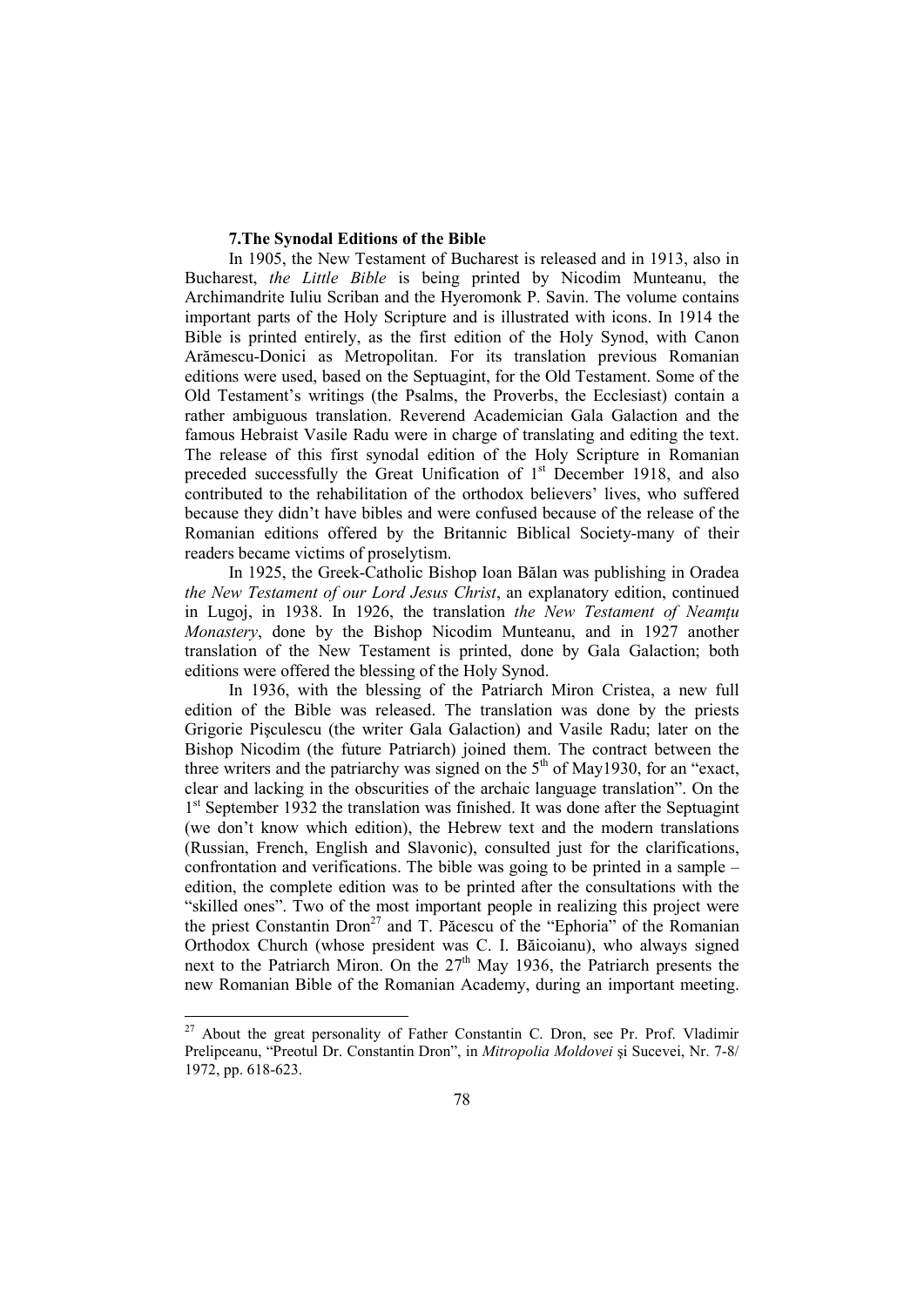At that time, this was the best biblical text in Romanian, which although was pretty modern, kept some of the archaic forms became somehow sacred, that gave the language beauty and solemnity. The holy text was preceded by Patriarch Miron's *Foreword*, who was displaying the beautiful history of Holy Scripture's printing in our language, and also some information about the genesis of this translation. As novelty, the Bible of 1936 places the "Prayer of Manase" after the four books of Kings, unlike its original and traditional place of the previous editions, at the end of the Old Testament's canon. During the same year, 1936, at the end of October, the volumes printed were sold out. The Holy Synod wrote to the Central Religious Council to print some more books $2^8$ .

In 1938, after 250 years since the release of the first full edition of the Bible in Romanian, the "King Carol II" Literature and Art Foundation prints the Bible with the help of Vasile Radu and Gala Galaction's translation. The note in capital at the beginning, on the backside of the title page, shows how the two priests and teachers "at King Carol II's highly encouragement" have translated "the Bible, i.e. the Holy Scripture of the Old and New Testament after the original Greek and Hebrew texts…". In the edition's note there was mentioned the fact that the printing was directed by the Director of the Cultural Foundations, the professor and academician Al. Rosetti. It seems that the linguist professor had an active role in the realization of the Romanian text, participating at the translators' discussions, on the difficulties encountered. The translation of the Old Testament was done after the Hebrew text of Rudolf Kittel (1937), after Septuagint's text edited by R. Rahlfs (1935) and using also A. Merck's text (Rome, 1935). Thus the translators have restated the necessity of a scientific translation after the Hebrew Bible, as a basis for every theological-exegetical fundamental study of the Old Testament, but also as a fight of the orthodox missionary against the sectarian proselytism. The biblical text is preceded by a substantial *Preface*, in which the purpose to "infiltrate like a water system the fields of the Romanian heart and literature" is underlined by the Holy Scripture. For this reason, it "is meant to be spread out in hutches and palaces, on the scholar's tables and on the student's desks, and amongst the ones who love the good and love poetry". The thing that the Bible of 1938 lacks is the parallels. It seems that the genesis of this version is strongly connected with the question: who had the initiative of the Bible of 1936, which shaped a small conflict between the Patriarch Miron and Gala Galaction, but also the latter's wish to offer a better translation of the Holy Scripture? "The Royal Bible" or "Carol II's Bible" was meant to be similar to the English version of *King James* (1611), that is a "Bible of the Church for His Highness and bearing his name", after 11 years

 $2<sup>28</sup>$  There are some interesting details about the genesis of this version from 1936, confessed by Dr. Archbishop Antonie Plămădeală, based on the documents discovered in the Library of the Saint Synod in Bucharest – "Biblia de la 1936", in *Biserica Ortodoxă Română*, Nr. 3-4/ 1979, pp. 414-439 (and Anexe, pp. 443-450).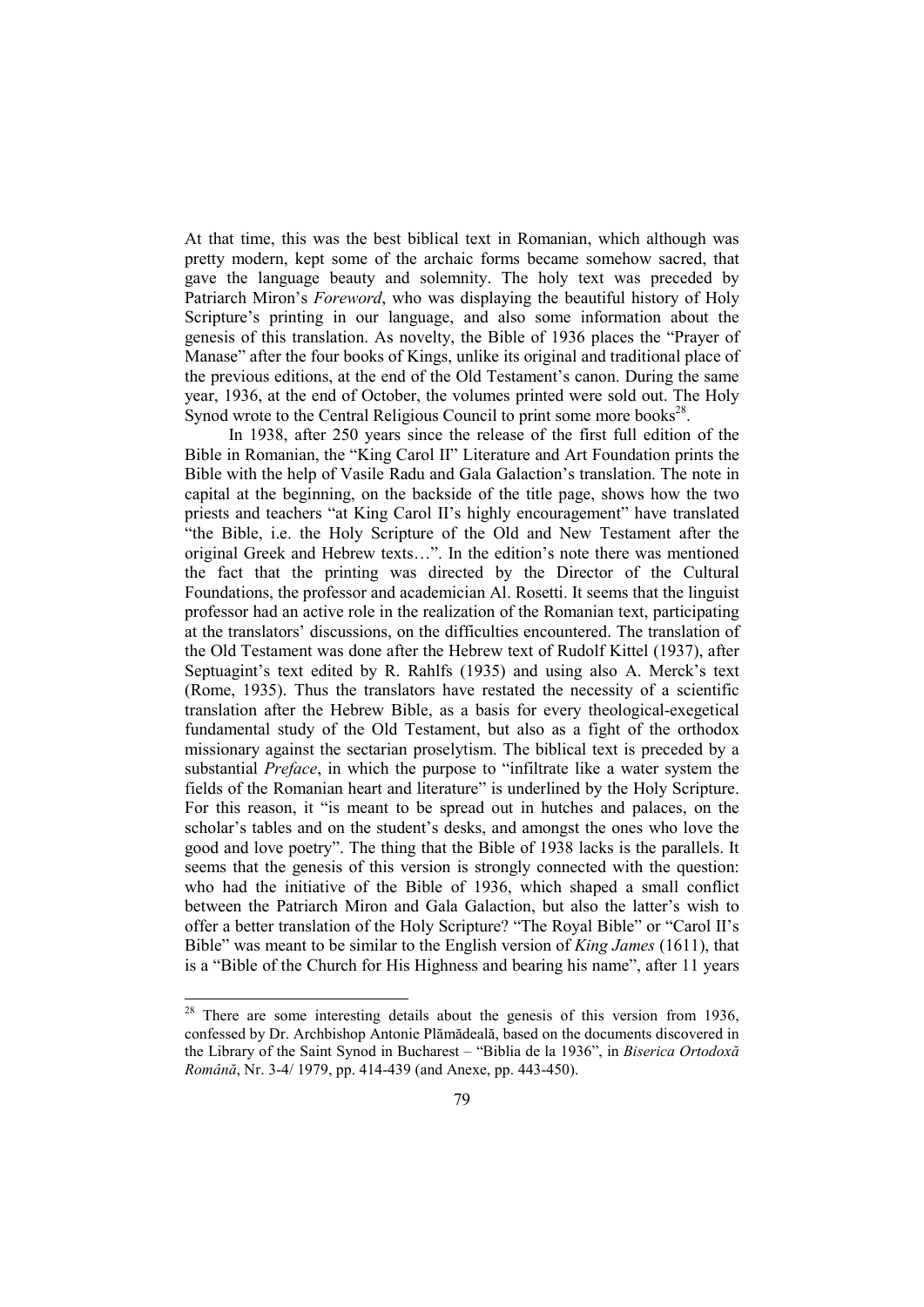since his enthronement. Unfortunately, over the years the name will be change into *The Bible of the Foundation*, after its editing house. Although it represented and was meant to be a second edition of the Bible of 1936, this work has never been officially declared "the second edition of the Holy Synod" by the Patriarch Miron, thing that postponed the reediting of the 1936's volume. The edition didn't get the accreditation of the Holy Synod, displeasing Miron Cristea, who considered the work as being a defiance of his authority and a betrayal of his pact with the Metropolitan Nicodim. Gala Galaction loved, however, his work and was proud of it, asking in his will that this Bible to be put in his coffin because he saw it as a guerdon of his entire literary work. *The Bible of the Cultural Foundations* had an amazing success in libraries and was very appreciated. After only few months the whole edition was sold out (10.000 copies) and in 1939 a second edition was printed (other 10.000 copies). It was declared by the most authorized readers of the period to be n extraordinary cultural and literary event<sup>29</sup>.

On the occasion of the  $100<sup>th</sup>$  anniversary years since the release of Şaguna's Bible (1856-1858), the academician Bishop Nicolae Colan edited *The New Testament of Cluj* (1942; 1945), in order to offer the holy text to the believers of Ardeal, in an technical and graphical rendering which is distinguished among the works of this type. The language used by the scholar is a clean, beautiful one, similar to the one used in the old sermon books $30$ .

In 1944 a new synodal edition of the Holy Scripture is released, during the patriarchy of Nicodim Munteanu who translated the text entirely (51 books, the rest of 28 being trranslated by Gala Galaction and Vasile Radu). The text was translated after the one of the LXX and other translations (e.g. Slavonic, French). The *Introduction* of the synodal Bible of 1944 is the same with the one figuring in the Bible of Neamt (1936). It offers some isagogical explanations, resumed in some essential articles: "The composition and designations of the Bible"; "The Language, translations and division of the Holy Scripture's books"; "The Fundamental ontents of the Bible"; "The division of the holy books of the Romanian and Hebrew Bibles"; "The Translation of the Bible" etc.

In 1951, with the approval of the Holy Synod, a new edition of the New Testament is released, in a reedited and resurged version in comparison with the previous ones, with the help of the theologian and literary man Gala Galaction

 $\ddot{\phantom{a}}$ 

<sup>&</sup>lt;sup>29</sup> Father Gala Galaction was a remarkable figure in the process of translation of the Romanian modern Bible and his prolific work stays even today as a basis for all the other versions that issued after the years '36-38. See Pr. Gh. Ciunescu, "Gala Galaction traducător biblic. La a 90-a aniversare a naşterii scriitorului", in *Biserica Ortodoxă Română*, no. 3-4/ 1969, pp. 325-329; Diac. Prof. N.I. Nicolaescu, "Sărbătorirea Părintelui Gala Galaction cu prilejul împlinirii vârstei de 75 de ani, la Institutul teologic din Bucureşti", în *Biserica Ortodoxă Română*, Nr. 5/ 1954, pp. 555-557.

<sup>30</sup> Pr. Asist. Stelian Tofană, "Vlădica Nicolae Colan ca biblist", in *Omagiu Mitropolitului Nicolae Colan* (1883-1993), Cluj-Napoca, 1995, p. 38.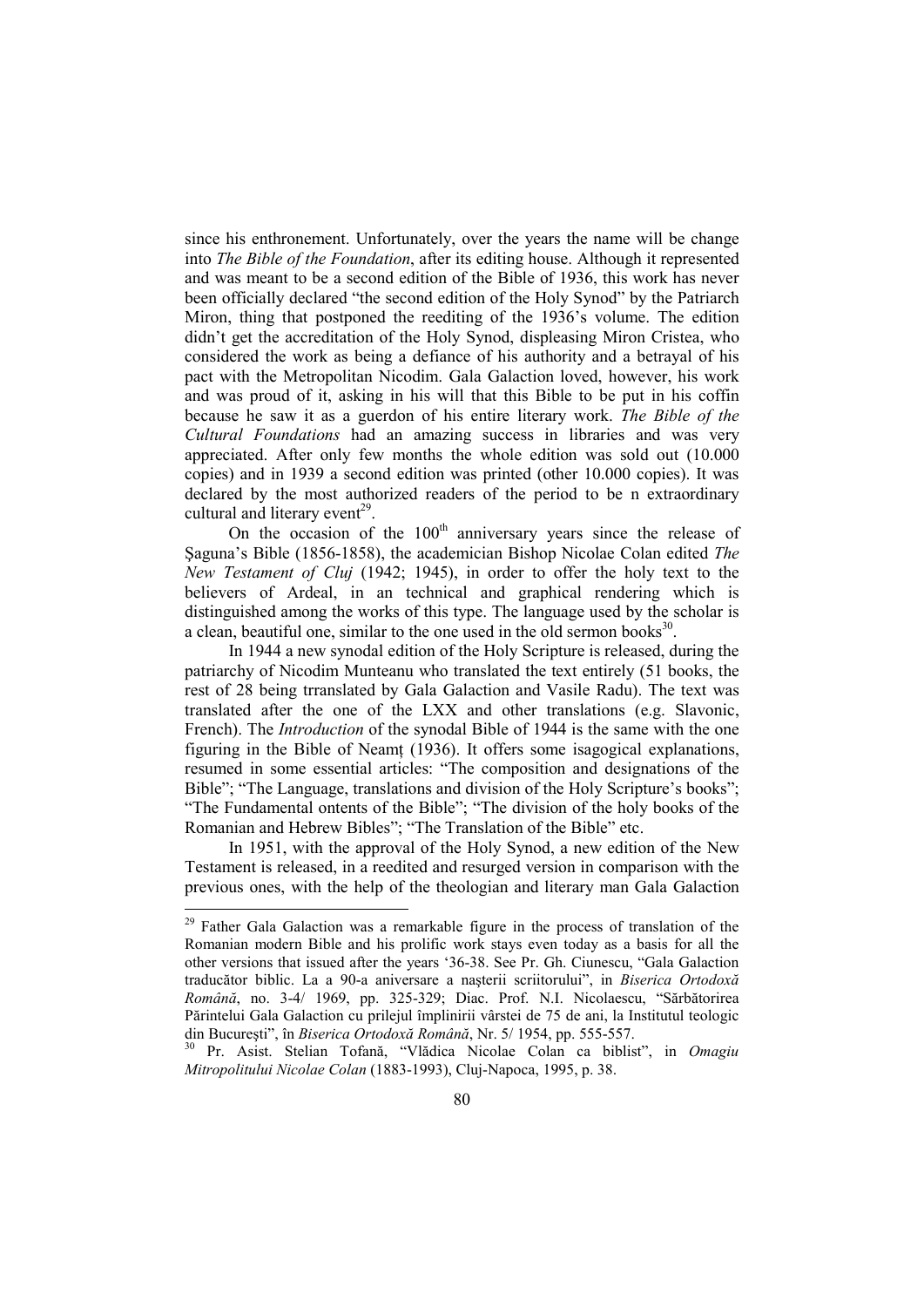(dead on  $8<sup>th</sup>$  March 1962), the professor N. Popescu and the Metropolitan Tit Simedrea. After this edition the Gospel and the Apostle were amended and have been used until our days.

In 1968, after 280 years after the release of the Bible of Bucharest (1688), "*The Bible* or *the Holy Scripture*, printed by His Holiness the Father Justinian, the Patriarch of the Romanian Orthodox Church and with the approval of the Holy Synod". During the synodal meeting of the  $3<sup>rd</sup>$  June 1967 the Patriarch Justinian announced that "an opportunity for the Bible's printing in a new edition has emerged". He suggested that, for the Old Testament (the canonical and uncanonical books) the most accurate text was the Bible of 1936, with its reedited and amended references to the Bible of 1944, excepting the text of the Psalms, for which the Psaltery would be used. For the New Testament, the volume contained also the books and uncanonical fragments, plus six polychrome maps. The entire text of the Bible was carefully amended from an orthographical and linguistic point of view, under the direct supervision of the Patriarch Justinian and the commission formed by: Priest Ioan Gagiu (editor of the patriarchal magazines and director of the patriarchal administration), Professor Teodor M. Popescu (University of Bucharest), Professor Dumitru Radu (Romanian teacher at the Seminary of Bucharest). At the text's picking the deacons P. I. David and Şt. Milea (of the editorial office of the Biblical Institute and Orthodox Mission of the Romanian Patriarchy) participated as well. The printing of this edition was backed up by the *United Bible Societies*, by the headquarters in London, which send the special "Bibeldruck" paper for 100.000 copies. The high quality printing was done by the National Printing House "The Graphical Art". The new edition of the Bible of 1968 was qualified as an anniversary volume, on the occasion of the  $20<sup>th</sup>$  birthday of the work done by the Patriarch Justinian Marina – an event considered at that time as being "exceptional"<sup>31</sup>.

Also on the celebration of the  $24<sup>th</sup>$  anniversary since the enthronement of the Patriarch Justinian, on the 6<sup>th</sup> 1972, *The New Testament with Psalms* was released at the editing house of the Biblical Institute. The volumes opens with a *Foreword* (pages III-VIII), signed by the ruler of the Romanian Orthodox Church, which presents a synthesis referred to the vibrations of the Romanian orthodox believers'

1

<sup>31</sup> Pr. Prof. Grigorie T. Marcu, "Un eveniment bisericesc: Biblia din 1968", in *Biserica Ortodoxă Română*, Nr. 5-6/ 1969, pp. 483-485. See also Prof. Gheorghe Secaş, "Biblia sau Sfânta Scriptură, tipărită sub îndrumarea şi cu purtarea de grijă a Prea Fericitului Părinte Patriarh Justinian, Patriarhul Bisericii Ortodoxe Române, cu aprobarea Sfântului Sinod, Bucureşti, Editura Institutului Biblic şi de Misiune Ortodoxă al Bisericii Ortodoxe Române, 1968, 1396 p. + 6 hărti", in *Biserica Ortodoxă Română*, Nr. 7-8/ 1969, pp. 845-846; Pr. Prof. Nicolae Petrescu, "Biblia sau Sfânta Scriptură, tipărită sub îndrumarea şi cu purtarea de grijă a Prea Fericitului Părinte Justinian, Patriarhul Bisericii Ortodoxe Române, cu aprobarea Sfântului Sinod. Bucureşti, Institutul Biblic şi de Misiune Ortodoxă al Bisericii Ortodoxe Române, 1968", in *Mitropolia Olteniei*, no. 5-6/ 1969, pp. 466-467.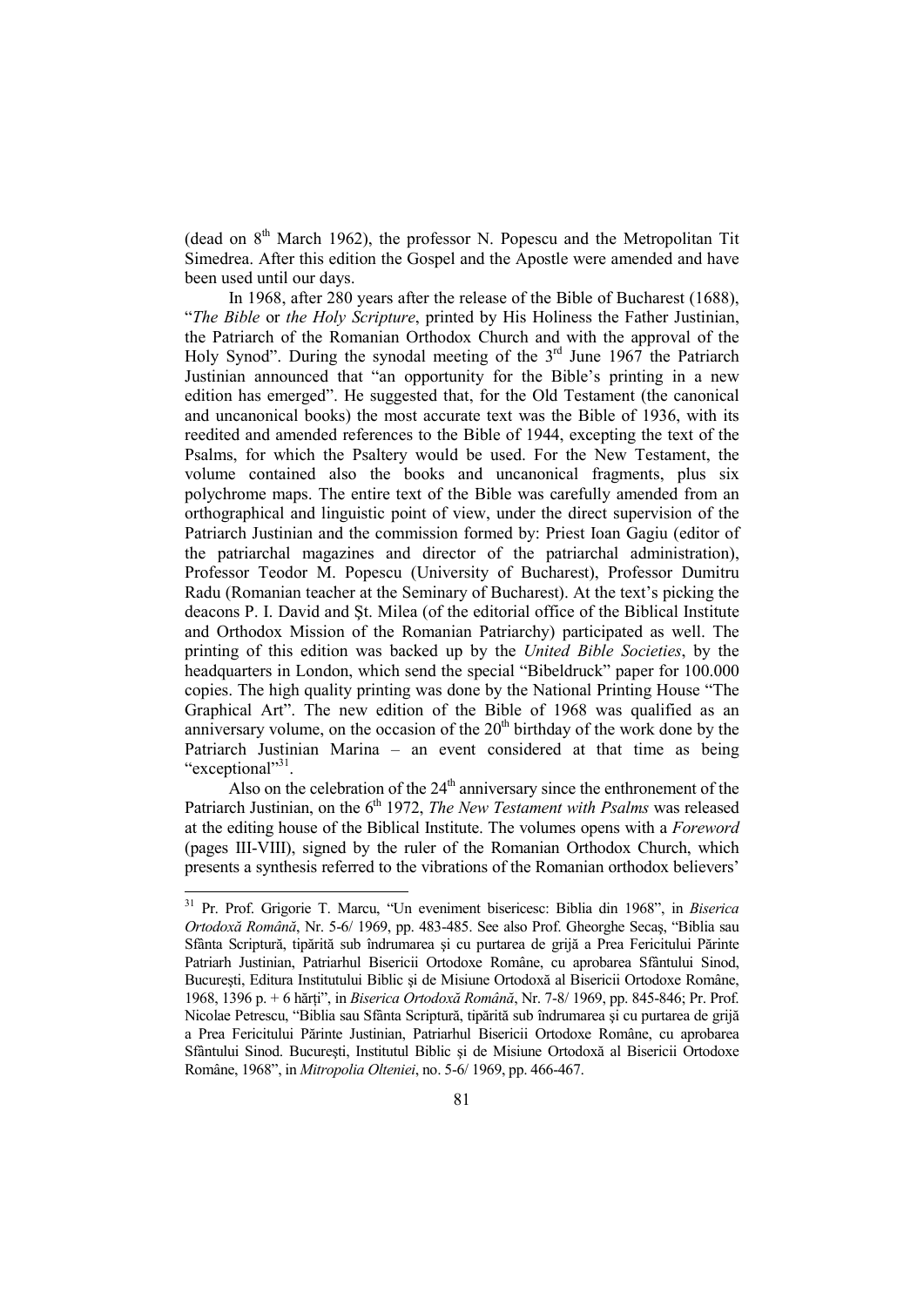souls when hearing and reading the Holy Scripture. Then the New Testament's actual text comes next, with its 27 canonical writings that have a suggestive and coherent title. The Book of Psalms (151 psalms), the most read book of the whole canon of the Holy Scripture's completes the text of the New Testament. The editions concludes with a small dictionary, containing 54 fundamental themes the New Testament talks about, disposed in alphabetical order. At the end three colored maps are included, with the Palestine of the New Testament, the Jerusalem of the New Testament and the missionary journeys of Apostle Paul. The text of the New Testament of 1972 is emendated in a way that is better than in the case of the one of 1951, revised after the Bible's text of  $1968^{32}$ .

In 1975 the translation of the Holy Scripture of 1968 is reprinted, with some "amendments of the text that is the revision of the translations and word correction, in order to oferr a close text to the original" (*Foreword*). The new edition presents, at the end, a chart with the units of measurment and coins mentioned in the biblical text. In 1979 a revised edition of the New Testament with Psalms is released at publishing house of the Biblical Institute and Orthodox Mission, reprinted with some emendations in 1983. The New Testament's version accompanied by the Psalms becomes the reference text of the contemporary reprinting works. In 1982, under the same Patriarch Iustin and with the approval of the Holy Synod of the Romania Orthodox Church, a new complete scriptural edition is released, with the title: *The Bible or The Holy Scripture*. The Old Testament's text is reproduced after the edition of 1975, and the New Testament's one after the edition of 1936. At the end there are six mapss and two informational pages regarding the units of measurement and the coins mentioned in the Scripture<sup>33</sup>.

In 1988 a new synodal edition of the Holy Scripture, under His Holiness the Father Patriarch Teoctist is released, presenting the same characteristics like the one mentioned previously. After this, the Bible was reprinted eleven times, at publishing house of the Biblical Institute and Orthodox Mission, in collaboration with the United Biblical Societies. All these editions nothing more than what is written in the one of 1988. During the same year the *New Testament* with the Davidic Psalms, constituting in fact a reprinting of the text of 1979, released under the trust of the Patriarch Iustin. The biblical text has three maps: the Palestine of the New Testament with its historical division (Judaea, Samaria, Galilee, Pereea) and the enumeration of the most important biblical cities: the New Testament's Jerusalem, with its memorable places (the Palaces of Hirod and Caiaphas, Golgotha, the place where the Archdeacon Stephen was

<sup>32</sup> "Noul Testament, Bucureşti, 1972", in *Mitropolia Banatului*, no. 4-6/ 1973, pp. 349-351.

<sup>33</sup> Nicolae Neaga, "Biblia sau Sfânta Scriptură, tipărită sub îndrumarea şi cu purtarea de grijă a Prea Fericitului Părinte Teoctist, Patriarhul Bisericii Ortodoxe Române şi cu aprobarea Sfântului Sinod, Editura Institutului Biblic, Bucureşti, 1991", in *Altarul Banatului*, no. 10-12/ 1992, p. 182.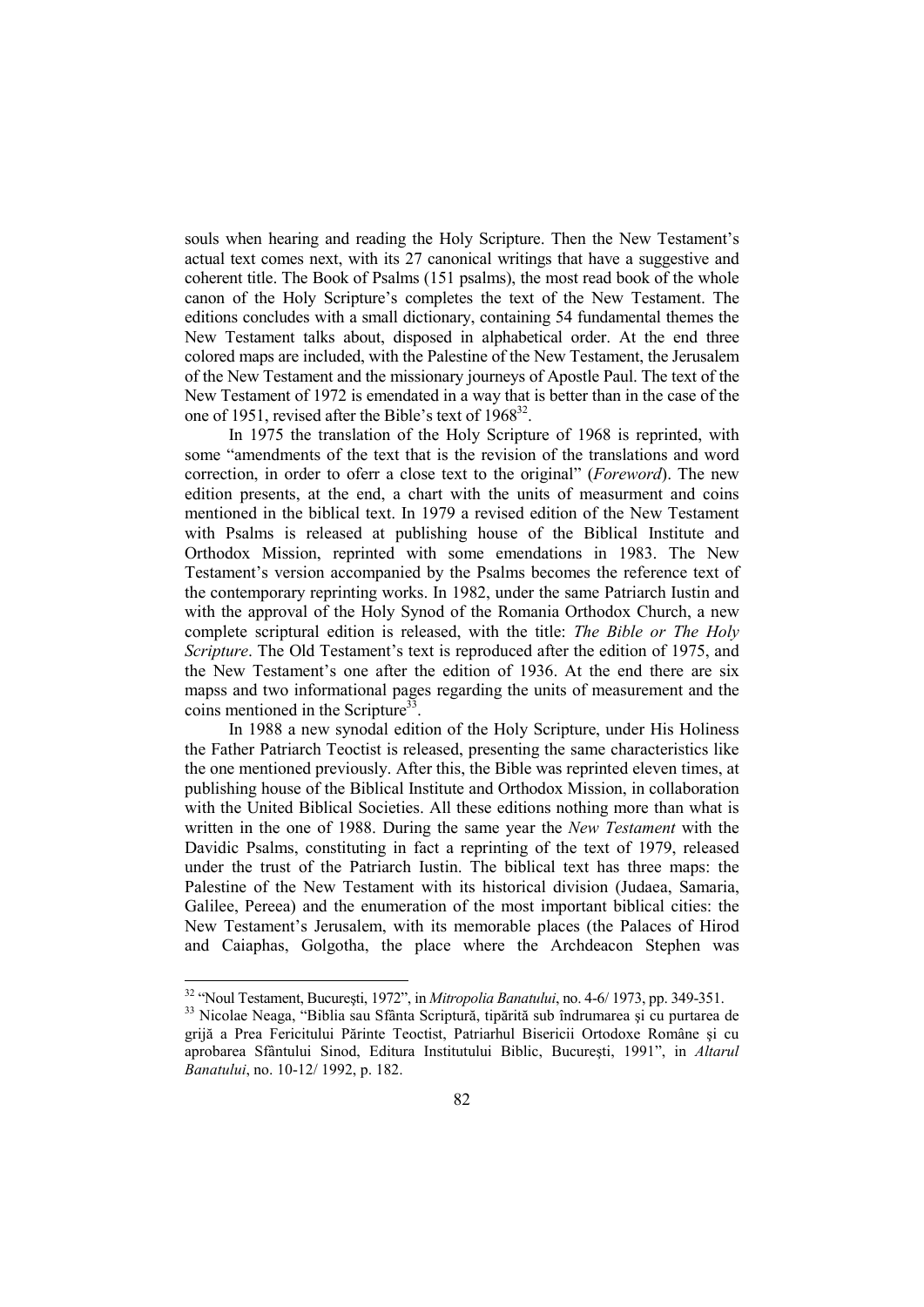murdered); the missionary journeys of the Apostle Paul. The paper is a qualitative one, the printing select, the prince convenient, and the size convenient even for travelling $34$ .

In 1993, the Biblical Institute and Orthodox Mission of the Romanian Orthodox Church publishes the *New Testament*, commented by the hierarch, theologian and writer Bartolomeu Valeriu Anania. He is known for his sensibility, faith and creativity in the Romanian literature. In the few words of the edition's *Note*, the author confesses that "the writer has tried to correct the things unfulfilled by others and to obtain an adapted text to the contemporaneity of the language, eliminating both the literaturization, on one hand, and the range of linearity on the other" (p. IX). The new lexical forms, not used in the previous translations, are based both on the analysis of the semantics, specific to the Greek terms and the crystallization of the semantic values of this forms, in the vocabulary of the contemporary Romanian. The importance of this volume is doubled by the presence of the annotations, short explanations, without having commentary connotations, which underline the entire signification of one term or an expression, on the subject of the original and usually of the orthodox teaching. The accuracy of the explanations found in the notes, the richness of the information which goes from the theological notions to the toponymic and onomastic ones, and to the existent relationships between the figures of the period, transform these annotations a genuine treatise, an ample piece of work. At third, or sometimes even half a page are intended for this isagogic, historical, geographical, philosophical, mythological information of the entire ancient world. Indeed, this annotations form the key of the absolute understanding of the New Testament's text and can be considered a manual, a second educational book. The ideate clarity of the entire text was realized not only with the help of the explanatory annotations, but also because of the language quality, plastic expression, semantically concentrated and obtained from the transposition of the Greek correspondences in the style of the old language. At the beginning of each book of the New Testament succinct *Introductions* emerge, containing valuable isagogic informations. Also, drawing on the critical edition Nestle-Aland, the author does a reformulation of the chapters' title. We could, therefore, say that this edition represents, at the moment, the clearest and compelling translation after the Greek version and the most accessible from the point of view of the contemporary Romanian<sup>35</sup>.

<sup>&</sup>lt;sup>34</sup> Nicolae Neaga, "Noul Testament, tipărit sub îndrumarea și cu purtarea de grijă a Prea Fericitului Părinte Teoctist, Patriarhul Bisericii Ortodoxe Române şi cu aprobarea Sfântului Sinod, Bucureşti, Editura Institutului Biblic, 1991", in *Altarul Banatului*, no. 10-12/ 1992, p. 182.

<sup>&</sup>lt;sup>35</sup> Aurelia Bălan-Mihailovici, "NOUL TESTAMENT, versiune revizuită, redactată și comentată de pr. Bartolomeu Valeriu Anania, Bucureşti, Editura Institutului Biblic şi de Misiune al Bisericii Ortodoxe Române, 1993, 472 p.", in *Studii Teologice*, no. 1-3/ 1995, pp. 110-128.